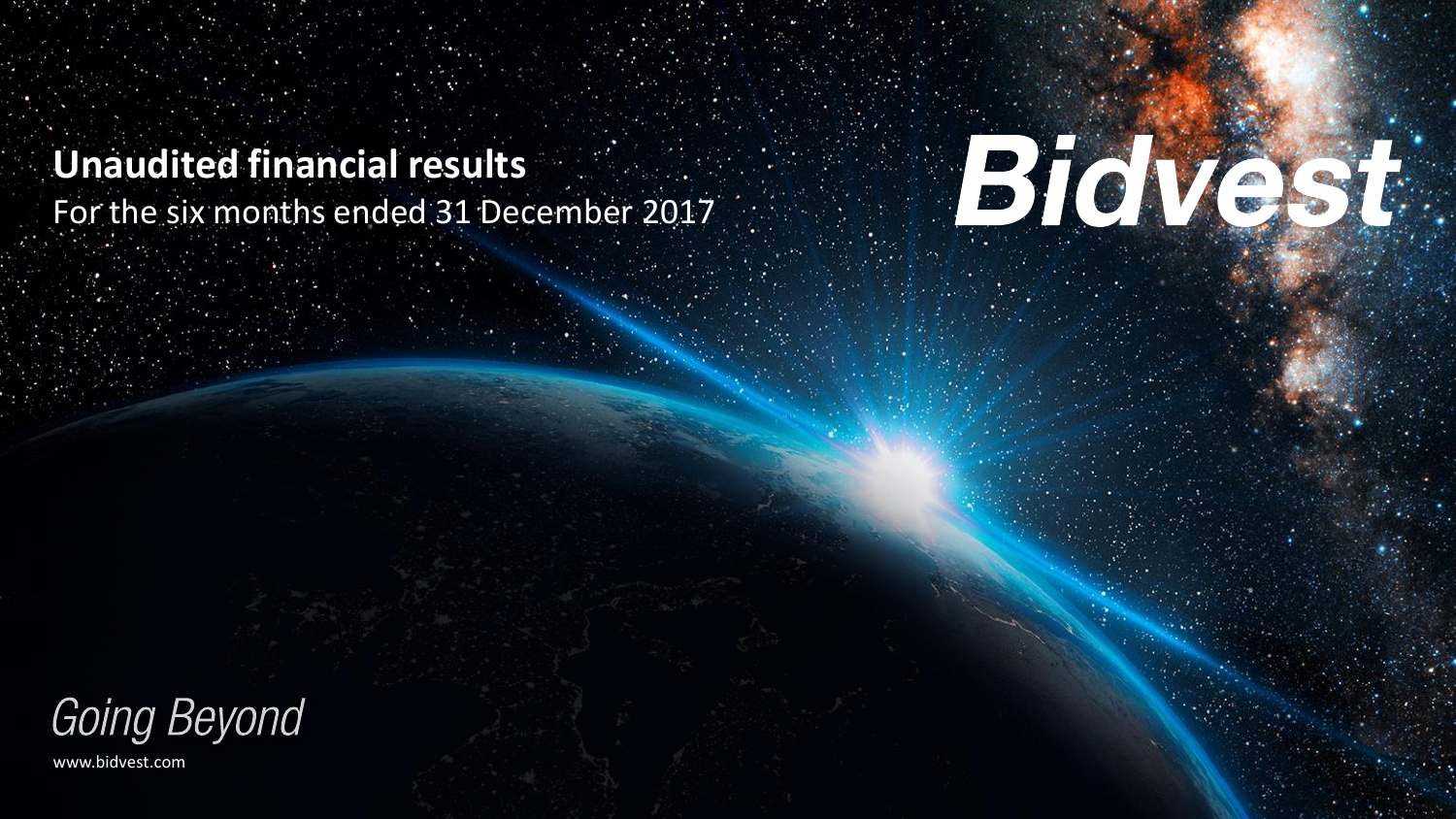**Bidvest** 

**01** Introduction Lindsay Ralphs

02 Financial review **Peter Meijer** 

**03** Operational updates Lindsay Ralphs

04 Strategic overview and outlook Lindsay Ralphs

05 Appendices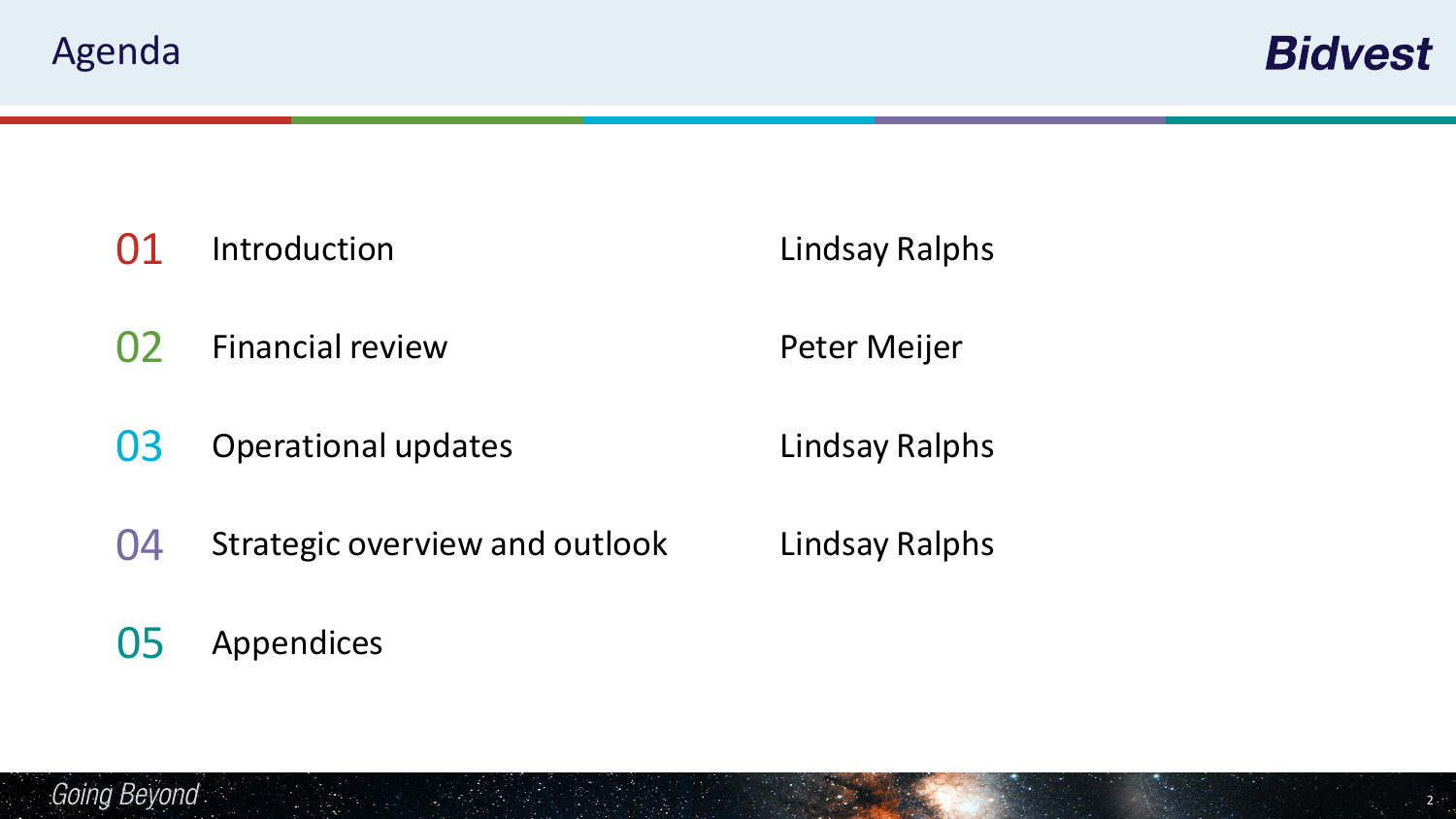**A leading South African B2B services, trading and distribution group operating in the areas of commercial and industrial products, electrical products, financial services, freight management, office and print solutions, outsourced hard and soft services and automotive retailing**

3

- Blended portfolio of defensive, cyclical and growth assets, incorporating:
	- Services 61% of trading profit
	- Trading and distribution 39% of trading profit
- Cash generative businesses that are relatively capital light
- Highly entrepreneurial and decentralised management teams supported by lean corporate office
- $\blacktriangleright$  Tend to be market leaders in operating spheres
- $\triangleright$  Strong track record of efficient capital allocation
- **Embrace change through innovation**
- **Proven ability to quickly execute and assimilate acquisitions**
- ▶ 29 years of consistent trading profit outperformance
- Highly regarded brands
- Positioned for international expansion in chosen niche areas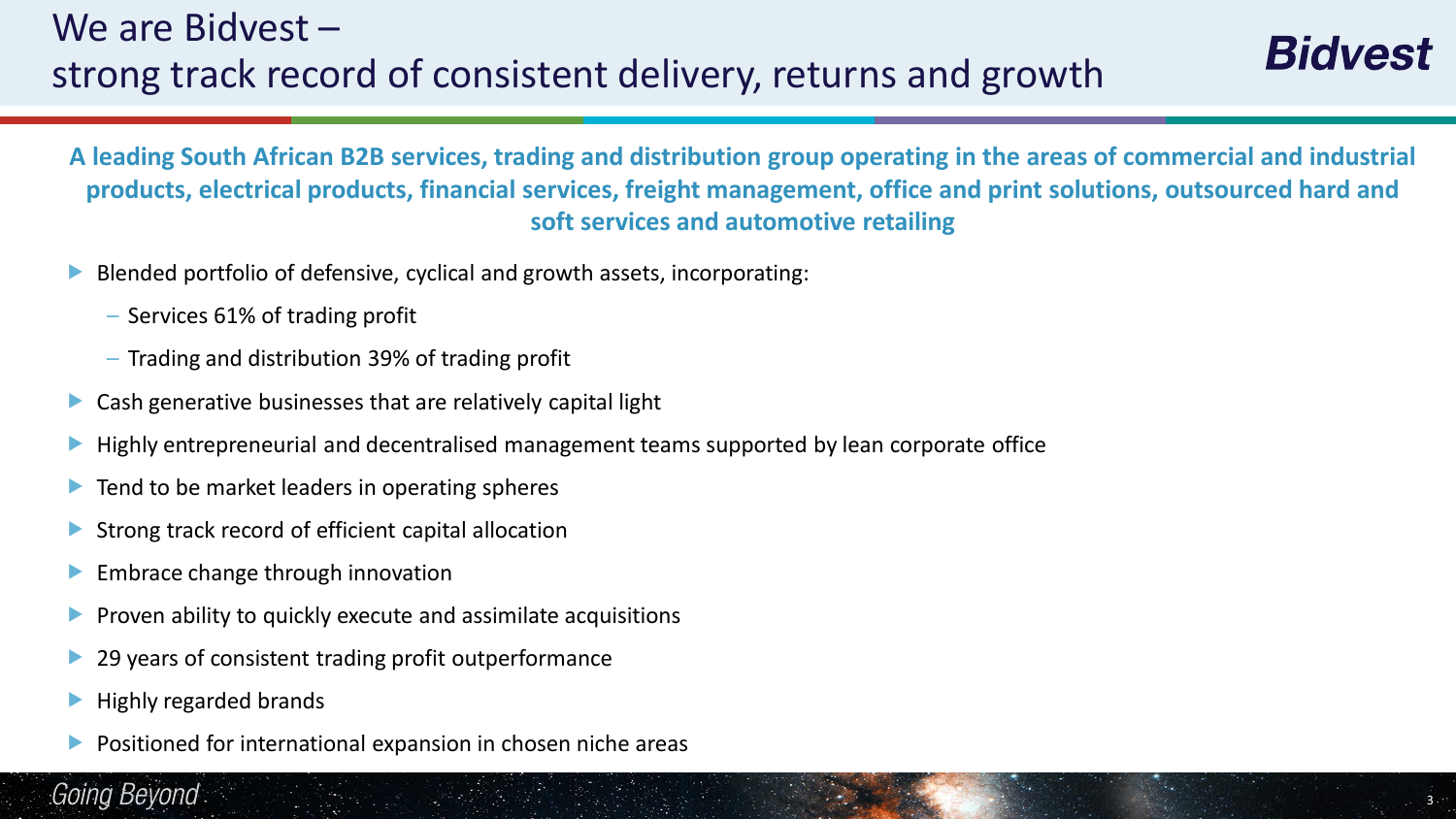## Our strategy and progress

| <b>Maximise diverse</b><br>portfolio via innovation                            | Maintain strong<br>financial position                                                           | Going beyond                                                                                         | Stewardship                                                                                         |
|--------------------------------------------------------------------------------|-------------------------------------------------------------------------------------------------|------------------------------------------------------------------------------------------------------|-----------------------------------------------------------------------------------------------------|
| +12.3% SA trading profit<br>good given<br>limited economic activity            | Tight asset management                                                                          | Internationalisation:<br>Acquired Noonan for EUR175mn<br>(effective Sep 2017)                        | Employ 130 000 people                                                                               |
| Weak areas were industrial project<br>activities and durable<br>consumer goods | At seasonally weakest point, debt<br>burden low at 7.6x interest cover;<br>1.1x net debt/EBITDA | <b>Bolt-on acquisitions:</b><br>Acquired USS (GBP21mn) and<br>others across most divisions           | Governance is in our DNA, it is how<br>we do business. Entrenched,<br>effective structures in place |
| Strong associate performance<br>justifies patient<br>disposal approach         | Strong improvement in operational<br>cash generation                                            | <b>Invest in SA:</b><br>Invested R240mn in multi-purpose<br>tanks. R1bn LPG tank project<br>on track | 80% of businesses level 1-4 B-BBEE<br>accredited                                                    |
|                                                                                | Continued talks on non-core<br>assets. Bidfish disposal underway                                |                                                                                                      | 3 900 learnerships and R571mn<br>spend on skills development<br>in FY17                             |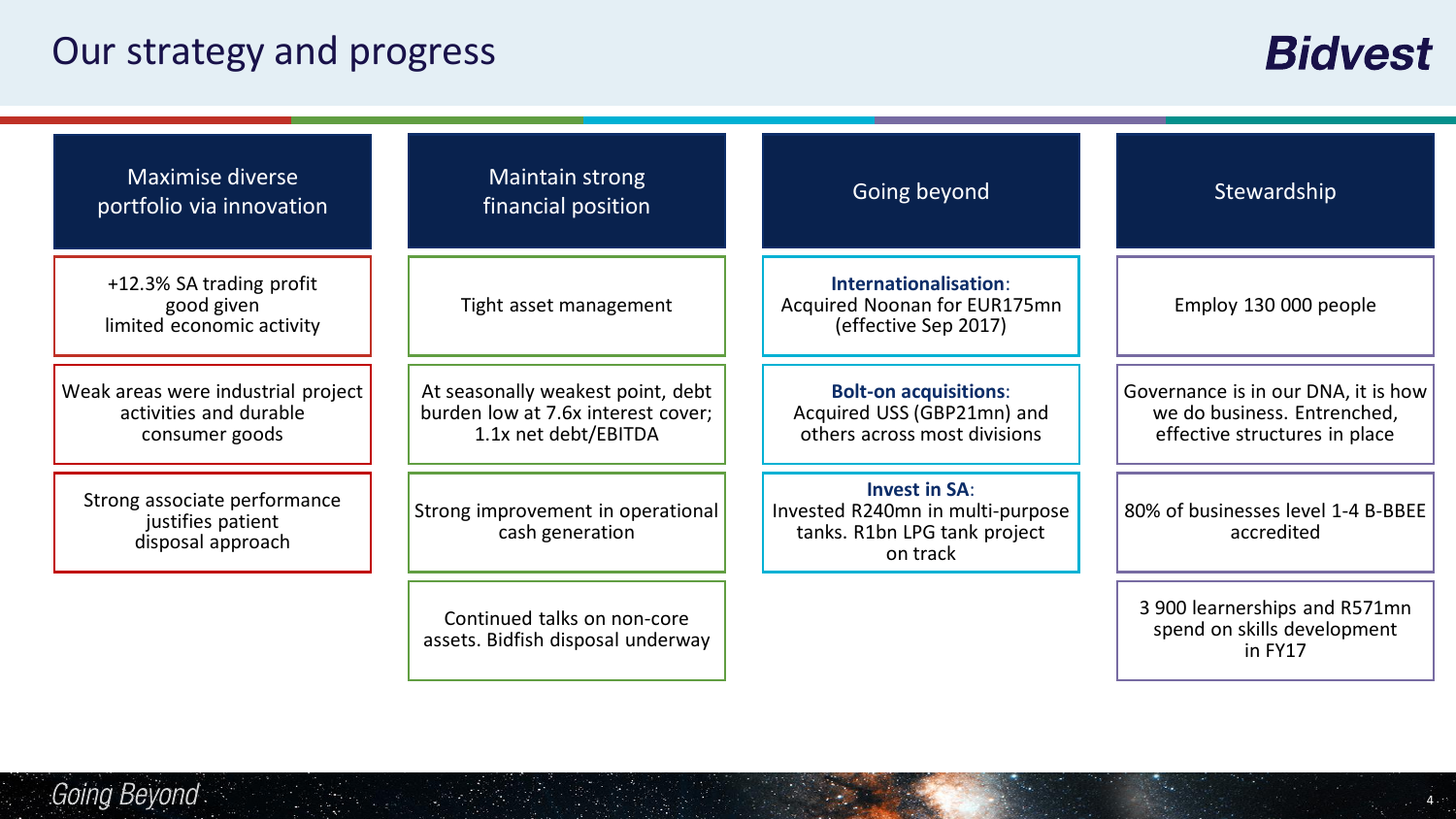## Diversified portfolio

**Bidvest** 



Going Beyond

 $5.5$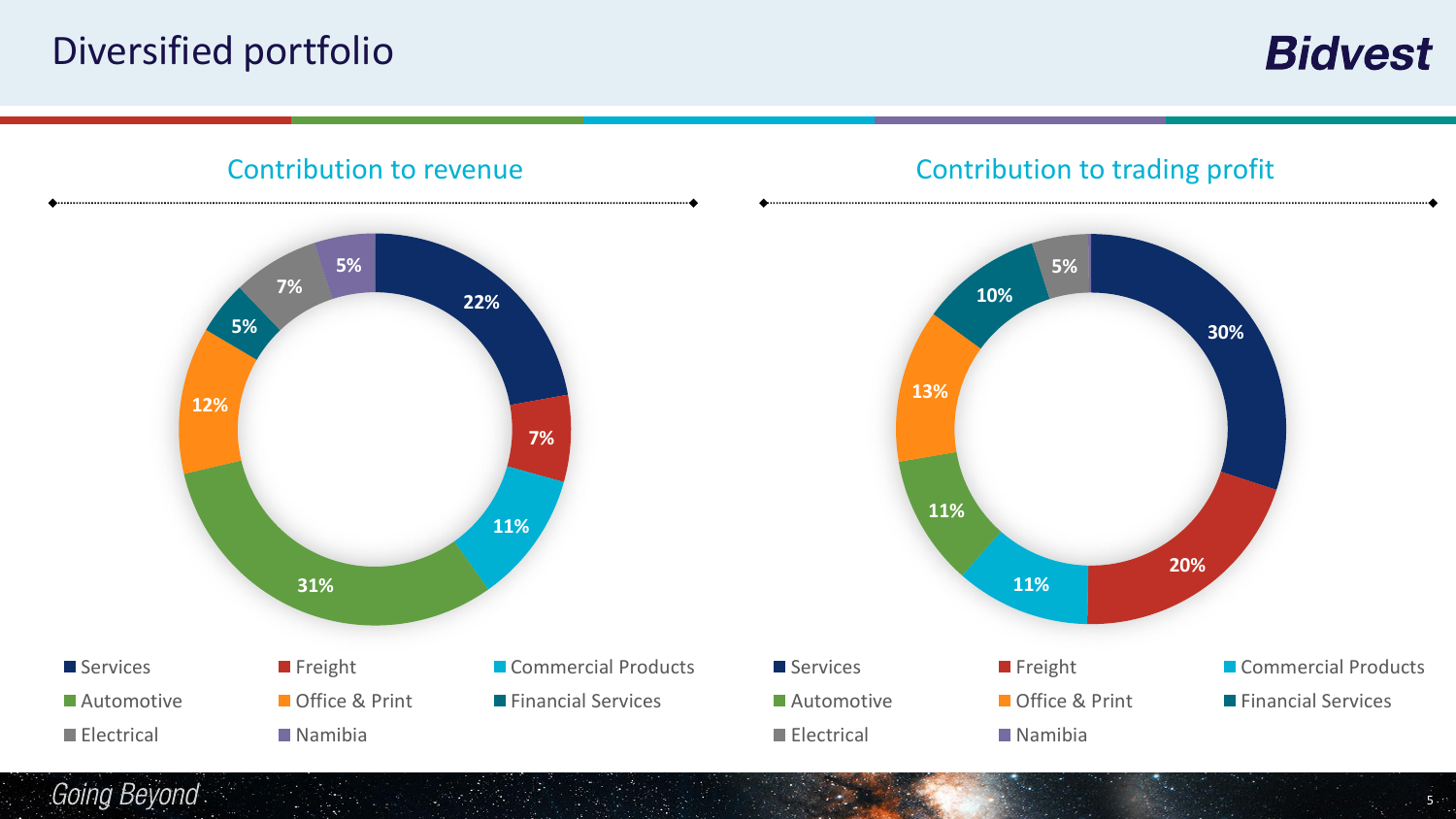## Highlights for the six months

- HEPS increased by 12.5% to 574 cents
- DPS declared of 255 cents, up 12.3%
- **Flat GP margin**
- Trading profit up 12.0% to R3 143 million
- Excellent results from Freight, Services and Office & Print; Good results from Electrical and Commercial Products
- **Maiden contribution from Noonan**
- ▶ Non-core Bidfish disposal underway
- $\blacktriangleright$  Strong balance sheet
- Cash flow generation excellent in seasonally slower period
- Net interest flat despite investments amounting to R4 914 million



6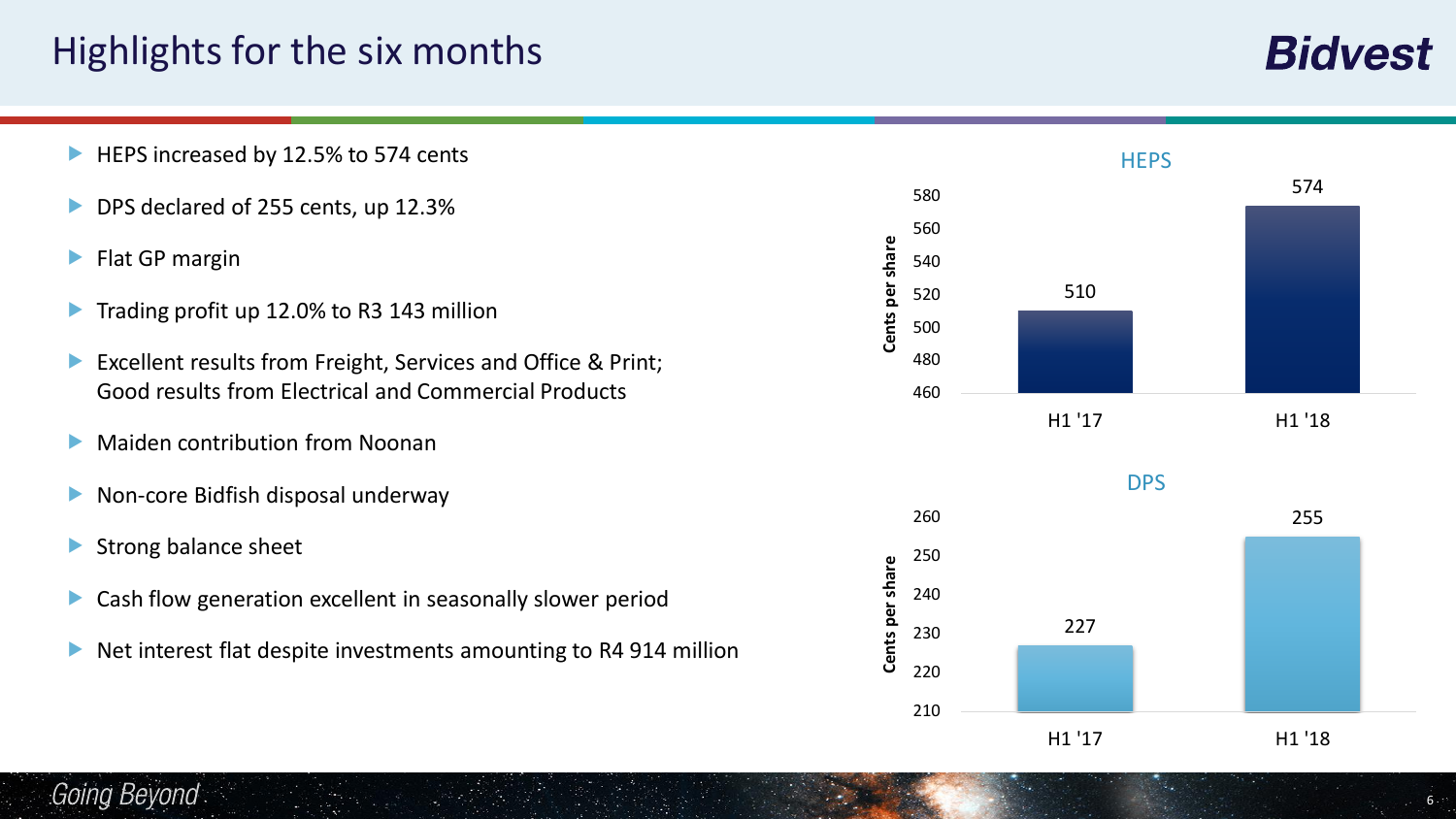**Financial review** Peter Meijer

BioVest:

Going Beyond www.bidvest.com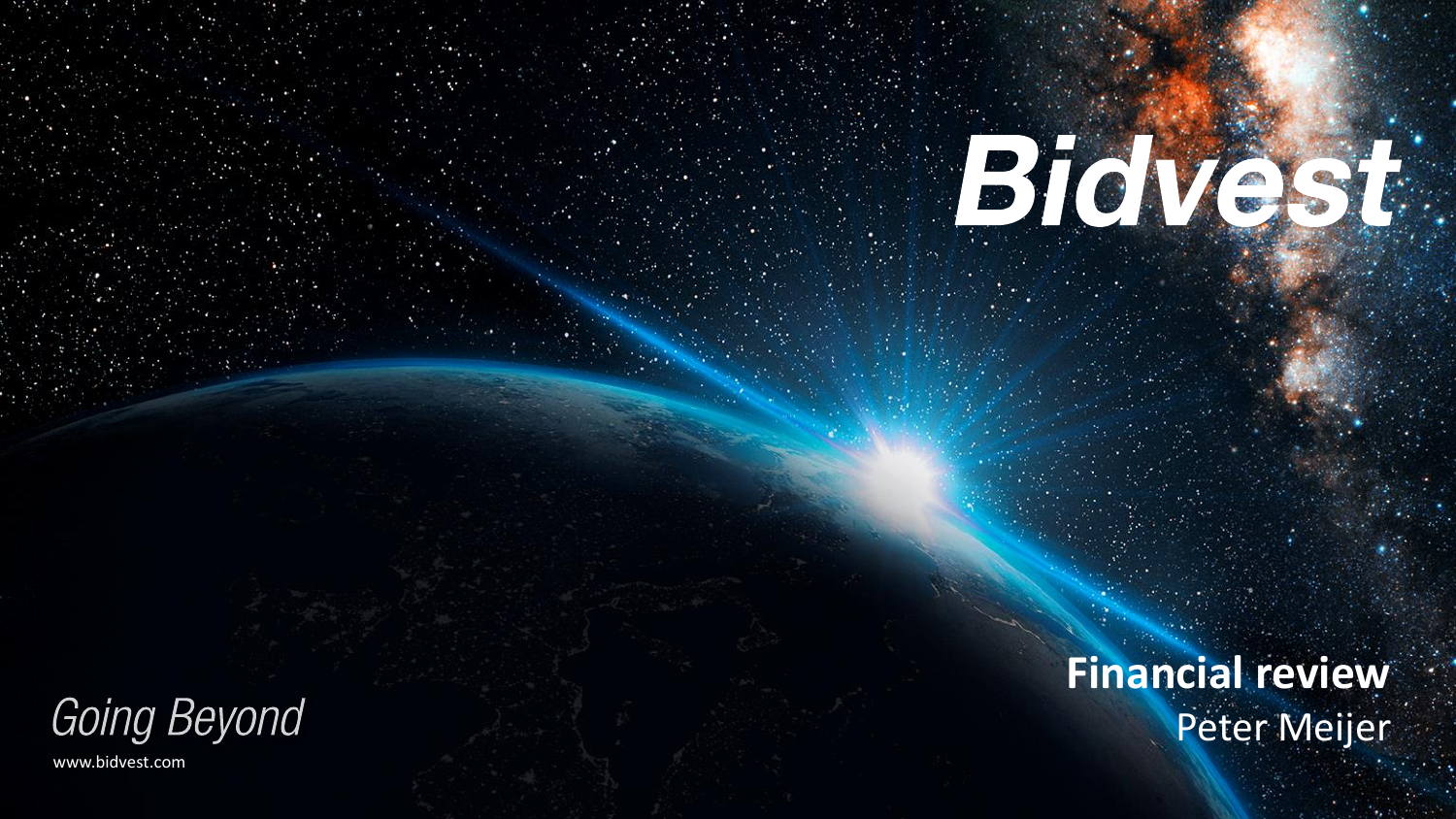## Financial highlights

**Bidvest** 

| R billion                     | <b>Interim ended Dec 31 2017</b> | Interim ended Dec 31 2016 | Change     |
|-------------------------------|----------------------------------|---------------------------|------------|
| Revenue                       | 39.9                             | 36.0                      | 10.7%      |
| Gross profit %*               | 28.1%                            | 28.0%                     | $\uparrow$ |
| Expenses %*                   | 20.6%                            | 20.1%                     | $\uparrow$ |
| <b>EBITDA</b>                 | 4.0                              | 3.6                       | 10.3%      |
| Trading profit                | 3.1                              | 2.8                       | 12.0%      |
| Trading margin %*             | 7.9%                             | 7.8%                      | $\uparrow$ |
| Headline earnings             | 1.9                              | 1.7                       | 13.4%      |
| <b>HEPS cents</b>             | 574.0                            | 510.3                     | 12.5%      |
| DPS cents                     | 255.0                            | 227.0                     | 12.3%      |
| Rolling EBITDA interest cover | 7.6x                             | 7.5x                      | $\uparrow$ |
| Net debt / rolling EBITDA     | 1.1x                             | 1.1x                      |            |
| Weighted no of shares         | 335.5m                           | 332.9m                    | 个          |

\* As % of Revenue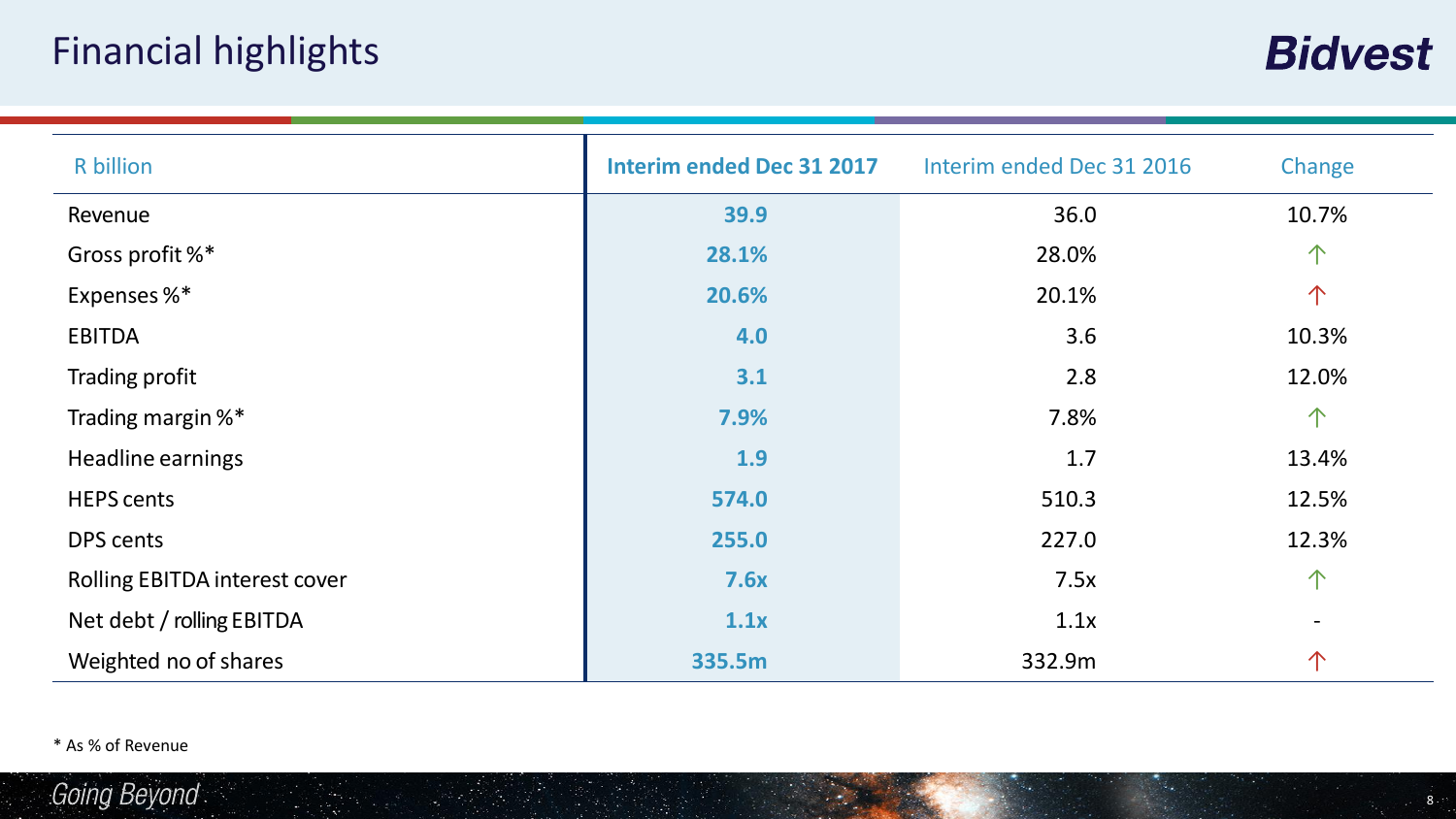## Income statement

**Bidvest** 

| <b>R</b> million          | <b>Interim ended Dec 31 2017</b> | Interim ended Dec 31 2016 | Change      |
|---------------------------|----------------------------------|---------------------------|-------------|
| Revenue                   | 39 909                           | 36036                     | 10.7%       |
| Gross income              | 11 218                           | 10 0 80                   | 11.3%       |
| <b>Operating expenses</b> | (8 208)                          | (7252)                    | 13.2%       |
| Trading profit            | 3 1 4 3                          | 2 8 0 7                   | 12.0%       |
| Other costs               | (61)                             | (15)                      | 319.6%      |
| Net capital items         | (2)                              | 229                       | $(100.8\%)$ |
| Net finance charges       | 524                              | 521                       | 0.4%        |
| Associate income          | 214                              | 201                       | 6.7%        |
| Taxation                  | (736)                            | (638)                     | 15.3%       |
| Non-controlling interests | 69                               | 38                        | 82.8%       |
| Headline earnings         | 1926                             | 1699                      | 13.4%       |
| HEPS (cps)                | 574.0                            | 510.3                     | 12.5%       |
| DPS (cps)                 | 255.0                            | 227.0                     | 12.3%       |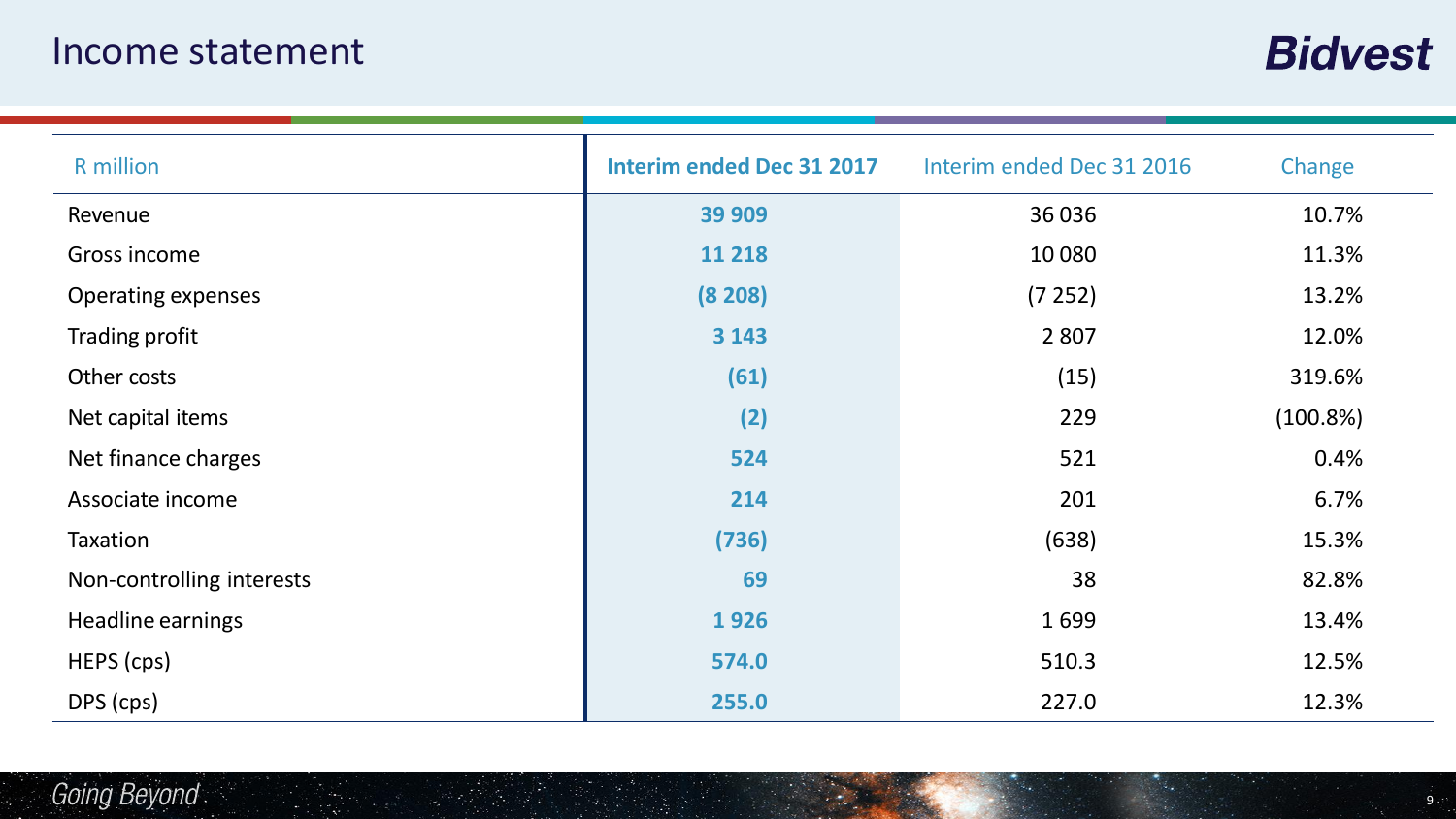## Income statement analysis

| Revenue                | Revenue increased by 10.7% or R4 billion; 3.3% organic growth<br>Services and Commercial Products revenue boosted by acquisitions; Bidvest Properties up 9.1%; Financial Services<br>and Namibia revenue declined<br>Freight revenue increased significantly (up 19.3%) on higher activity levels |
|------------------------|---------------------------------------------------------------------------------------------------------------------------------------------------------------------------------------------------------------------------------------------------------------------------------------------------|
| <b>Gross</b><br>income | Flat gross margin<br>Margin pressure in motor and construction-related industries neutralised by revenue mix changes and acquisitions                                                                                                                                                             |
| <b>Expenses</b>        | Like-for-like expense growth of 8.5% mainly impacted by variable expenses in Freight to cope with higher activity levels<br>Expense ratio increased from 20.1% to 20.6%                                                                                                                           |
| Trading profit         | Trading profit increased by 12.0%; 6.6% organic growth<br>Excellent contributions from Freight, Office & Print and Bidvest Properties<br>Strong organic contribution from Services. Satisfactory performance from Commercial Products                                                             |
| Other costs            | Acquisition costs of R49 million, mainly relating to Noonan<br>Amortisation of acquired intangible assets of R12 million                                                                                                                                                                          |
| Net capital items      | Negative movements on recoverable value of associates based on share price movements<br>Sale of vessel in Namibia<br>Disposal and closure of businesses and assets                                                                                                                                |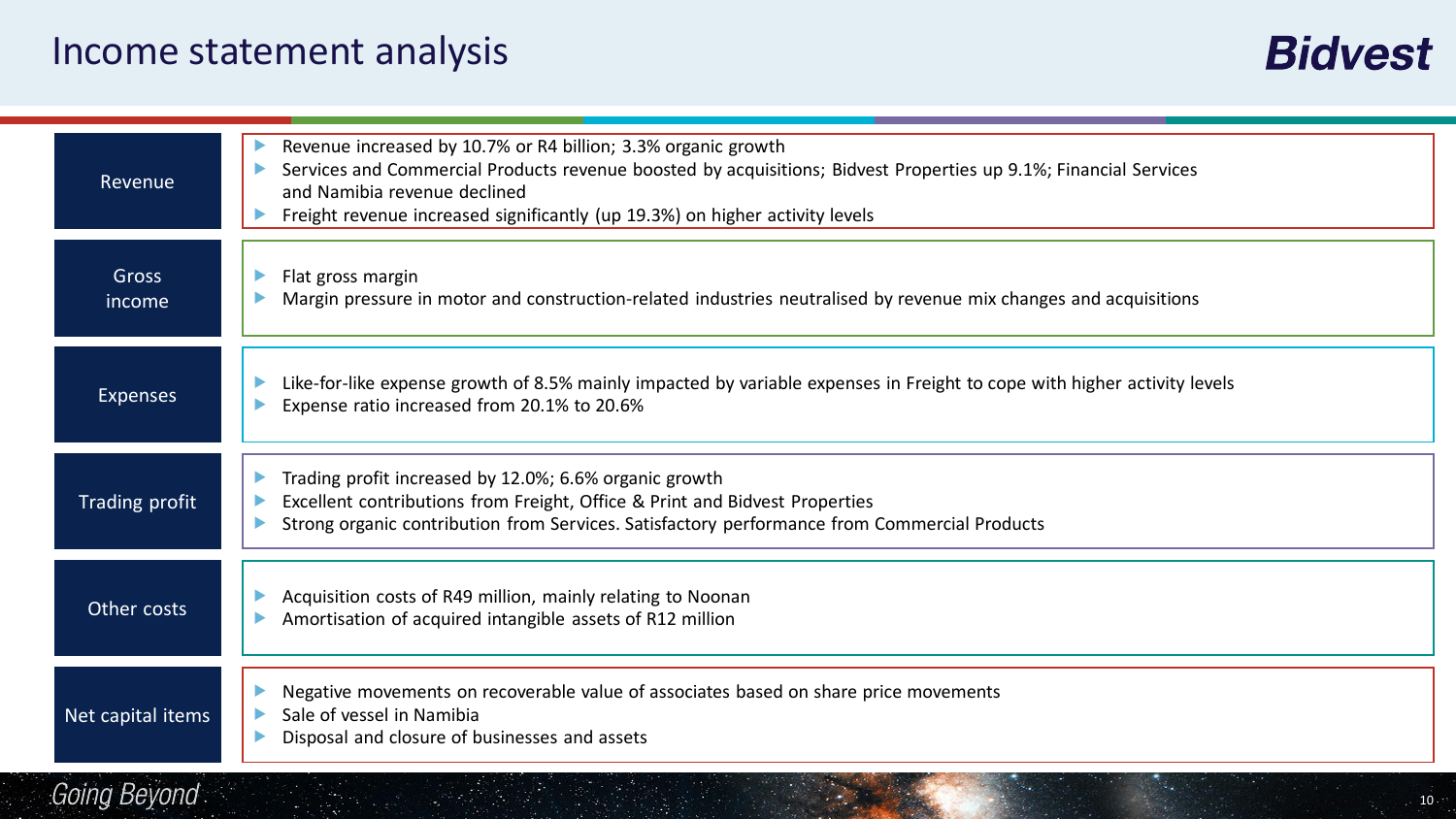| Net finance<br>charges      | Flat net finance charges testament to strong cash generation<br>D<br>Increased debt to finance Noonan and USS acquisitions (EUR200 million) at favourable rate<br>Cash inflow from non-core asset disposal |
|-----------------------------|------------------------------------------------------------------------------------------------------------------------------------------------------------------------------------------------------------|
| Associate income            | Share of current period earnings increased by R46 million, +26.4%<br>Increase mainly from Adcock Ingram earnings<br>D                                                                                      |
| <b>Taxation</b>             | Effective tax rate 29.1%<br>D<br>No tax shield on preference shares, MIAL m-t-m and acquisition costs<br>Acquired foreign operations lowered tax rate by 0.2%                                              |
| Non-controlling<br>interest | Share of minorities, net of capital items, in line with earnings from Bidvest Namibia<br>Capital profit on disposal of Bidfish vessel                                                                      |
| <b>HEPS</b>                 | 12.5% growth despite tough trading conditions in SA and Namibia<br>Organic growth 11.9%                                                                                                                    |
| <b>Dividend</b>             | Interim dividend 255 cents vs 227 cents<br>Cover ratio of 2.25 times consistent with policy                                                                                                                |

## Going Beyond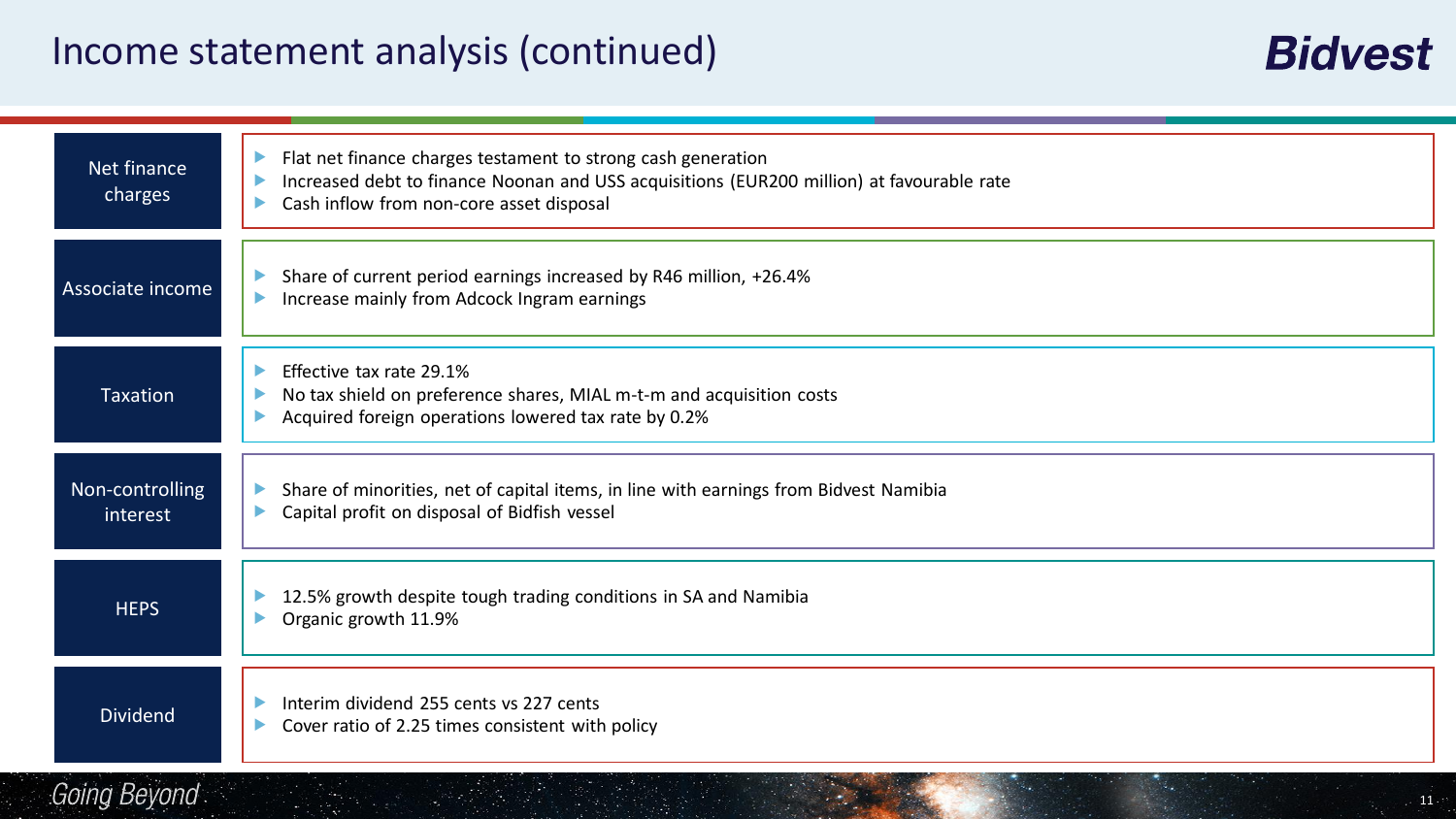## Debt and funding – a conservative approach to gearing

- Net debt of R9.0 billion (R8.4 billion H1 2017)
- ▶ Rolling EBITDA interest cover of 7.6x (7.5x H1 2017)
- ▶ 18% of long-term debt at fixed rates (47.7% H1 2017)
- $\blacktriangleright$  Bulk of new debt is offshore at attractive variable rates
- 61% of total debt long term (51% H1 2017)
- Ample headroom to fund organic and/or acquisitive expansion



| Interest cover |             |        |             |                  |
|----------------|-------------|--------|-------------|------------------|
| 7.5            | 8.0         | 7.5    | 7.2         | $\overline{7.6}$ |
| 7.8            | 5.1         | 8.4    | 5.6         | 9.0              |
| H1 '16         | <b>FY16</b> | H1 '17 | <b>FY17</b> | H1 '18           |

| Moody's Investor Services credit rating | Long term   | Short term  | <b>Outlook</b>      |
|-----------------------------------------|-------------|-------------|---------------------|
|                                         | Aa1.za      | $P-1.za$    |                     |
| National scale                          | (unchanged) | (unchanged) | Rating under review |
|                                         | Baa3        | $P-3$       |                     |
| Global scale                            | (unchanged) | (unchanged) | Rating under review |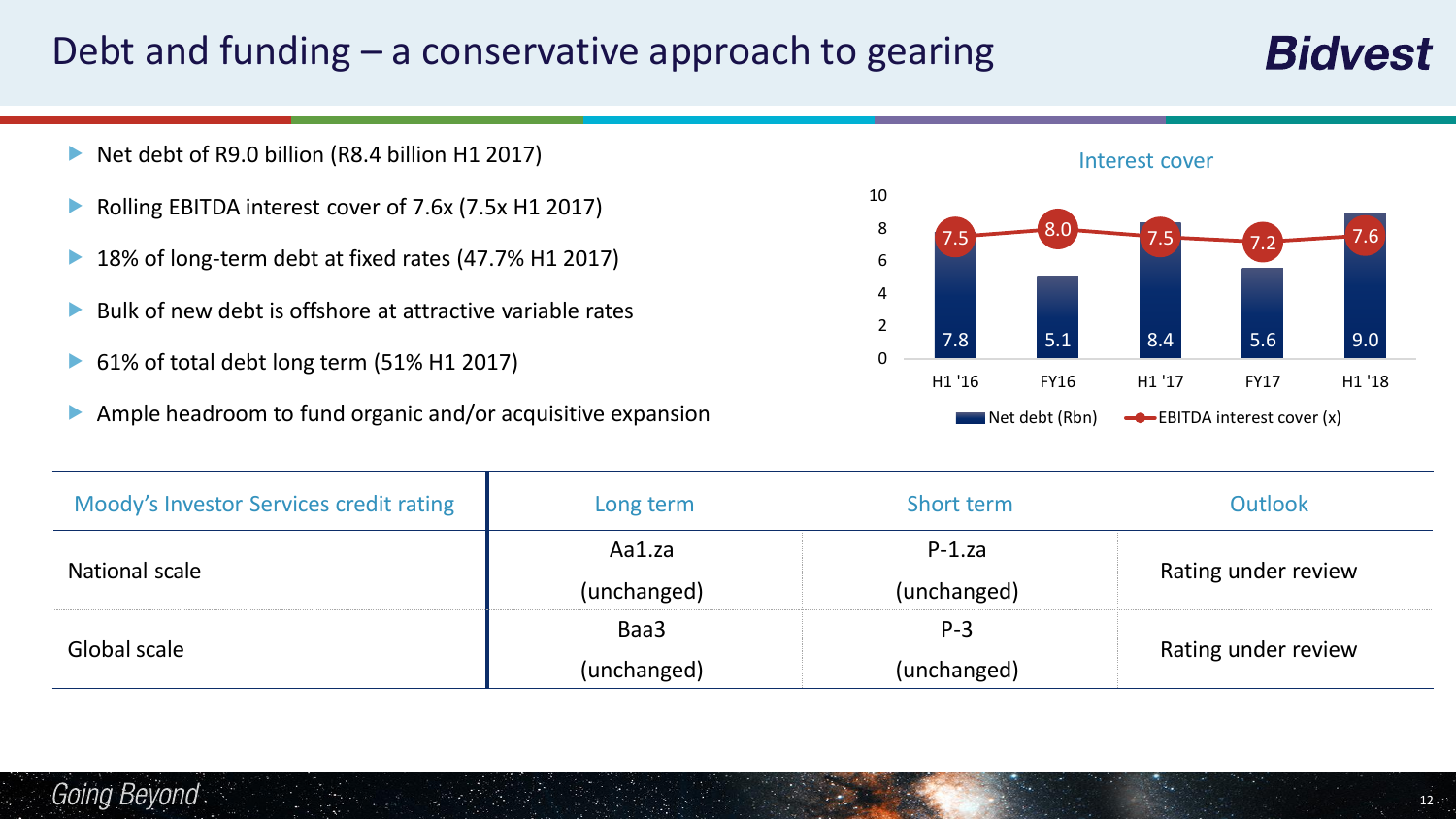Cash flow

**Bidvest** 



H1 2018 (R bn)

- **Cash conversion seasonally weaker in H1. Strong improvement year-on-year. Non financial services conversion improved and** Bidvest Bank raised new deposits
- Working capital absorbed of R0.6 billion (R1.9 billion H1 2017)
- Capex spend continues in  $SA$  multi-purpose tanks, PPE, etc.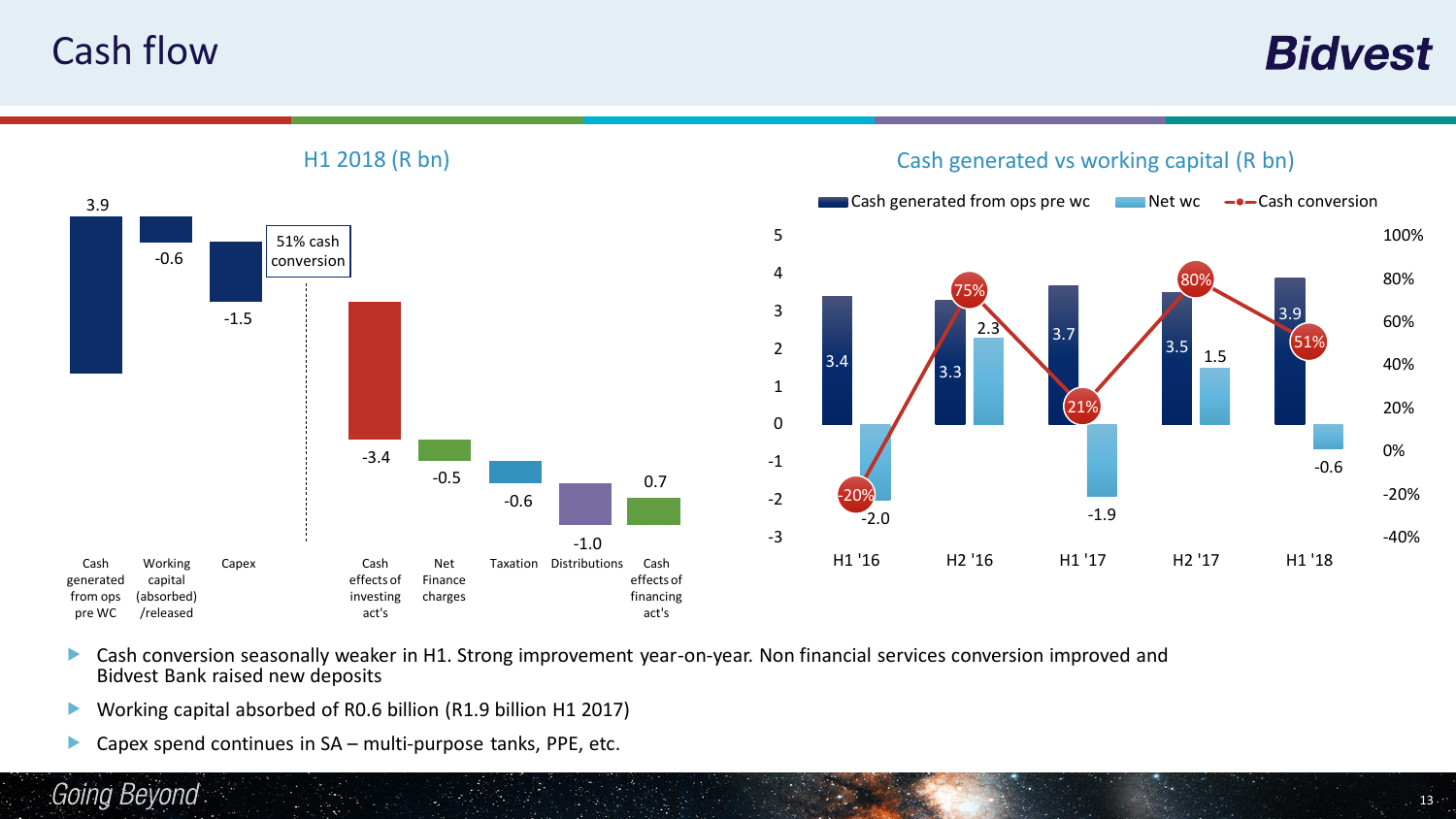**Operational update** Lindsay Ralphs

BioVest:

Going Beyond www.bidvest.com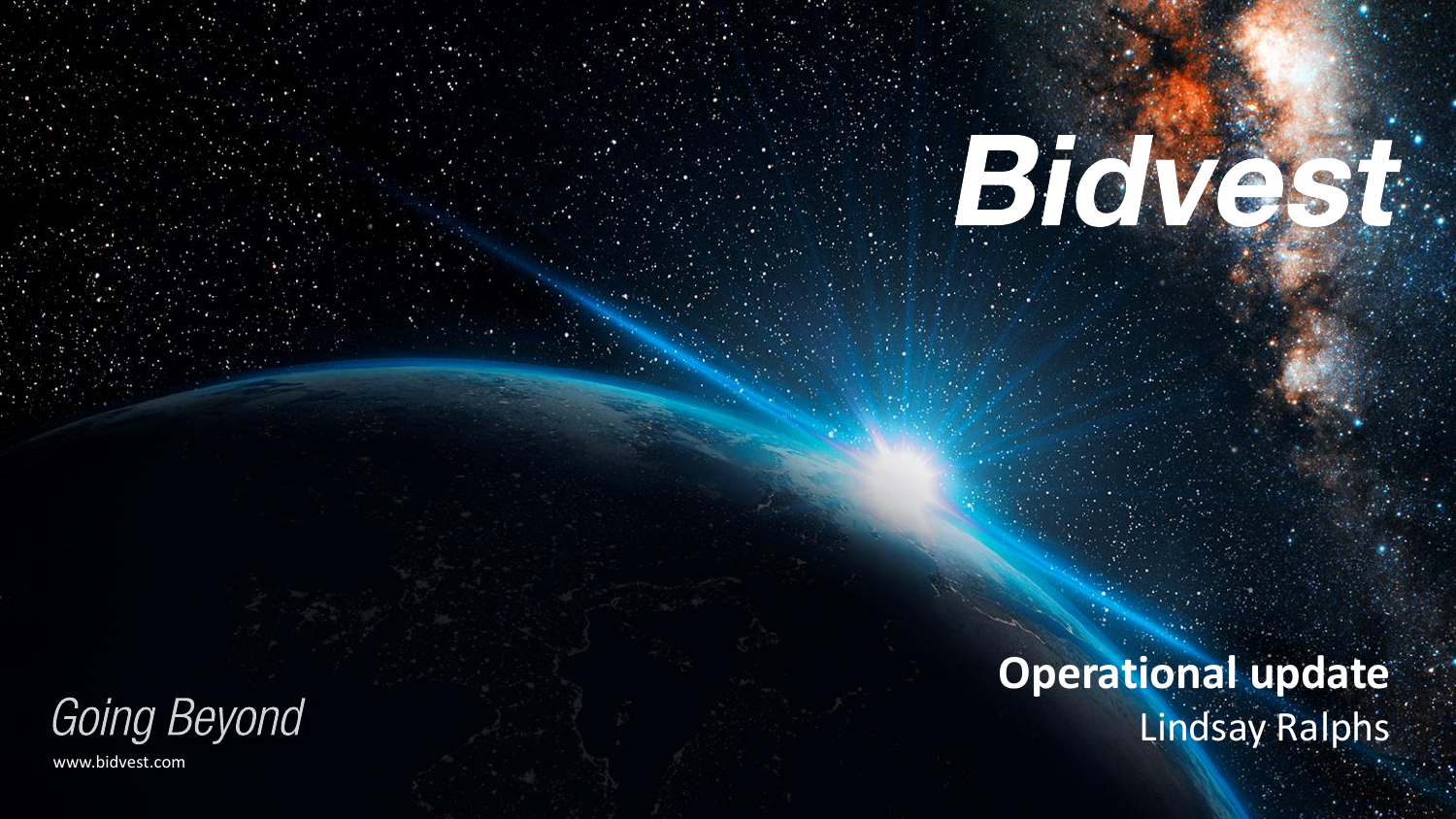## Bidvest South Africa | Overview

| <b>R</b> million       | <b>Interim ended Dec 31 2017</b> | Interim ended Dec 31 2016 | Change         |
|------------------------|----------------------------------|---------------------------|----------------|
| Revenue                | 38 670                           | 34 845                    | 11.0%          |
| Trading profit         | 3 1 5 9                          | 2 8 1 2                   | 12.3%          |
| Trading margin         | 8.2%                             | 8.1%                      | $\hat{\wedge}$ |
| <b>EBITDA</b>          | 3 9 6 2                          | 3 5 6 5                   | 11.1%          |
| Average funds employed | 18 2 8 6                         | 17 3 18                   | 8.5%           |
| Average ROFE           | 34.7%                            | 33.1%                     | $\bigwedge$    |







Trading income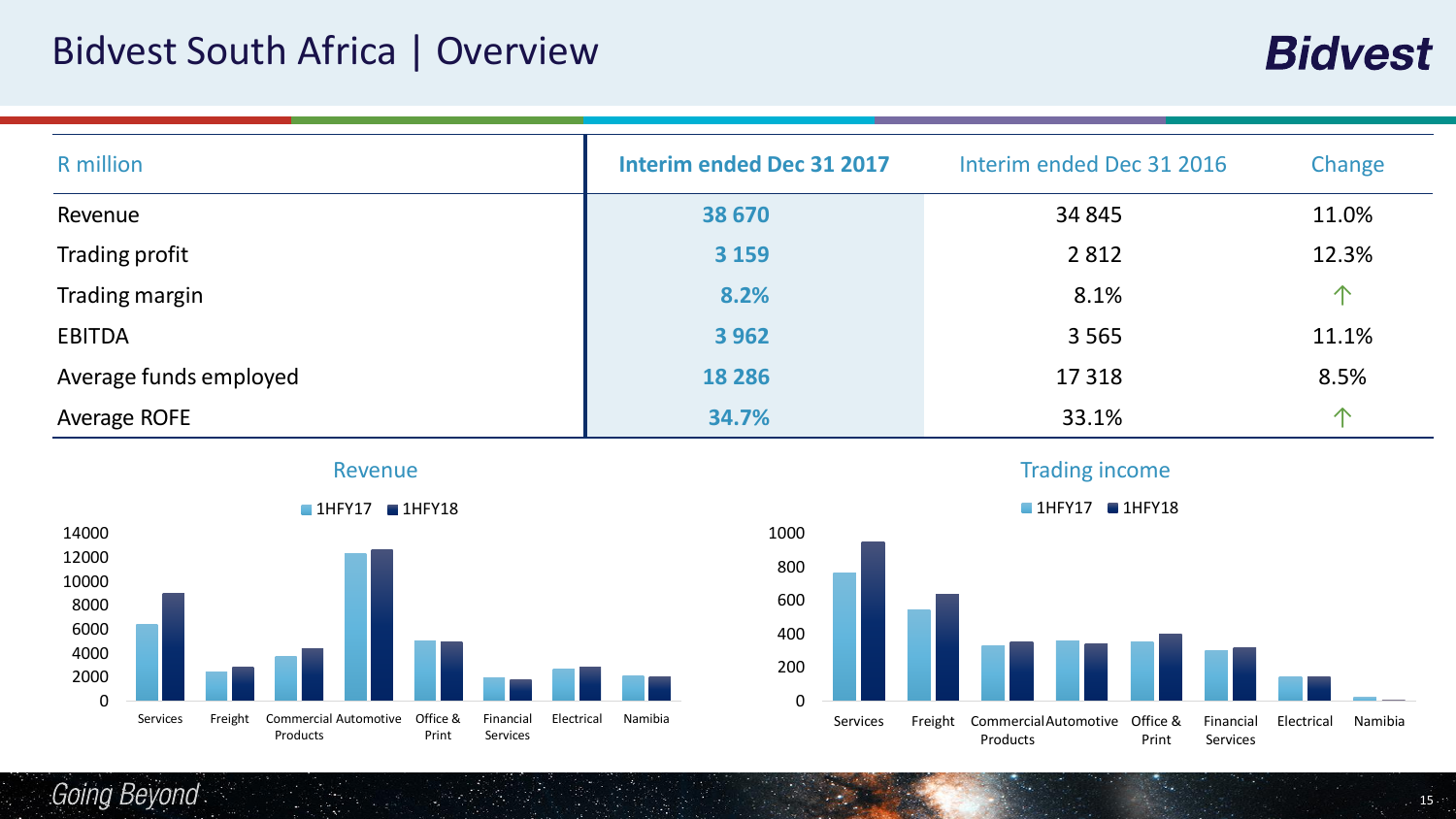| <b>R</b> million       | <b>Interim ended Dec 31 2017</b> | Interim ended Dec 31 2016 | Change      |
|------------------------|----------------------------------|---------------------------|-------------|
| Revenue                | 8999                             | 6475                      | 39.0%       |
| Trading profit         | 951                              | 766                       | 24.3%       |
| Trading margin         | 10.6%                            | 11.8%                     | V           |
| <b>EBITDA</b>          | 1 1 9 8                          | 975                       | 22.9%       |
| Average funds employed | 2 2 5 2                          | 1978                      | 18.5%       |
| Average ROFE           | 84.5%                            | 77.8%                     | $\bigwedge$ |

- SA annuity-type business performed strongly, notably Facilities Management, Steiner, BidAir, Execuflora. Security results overall were pleasing considering continued margin pressure in guarding. Weak results were delivered by Travel and the industrial project activities
- There was little volume growth in the traditional businesses and clients are price sensitive. This, together with wage escalations, drive the need for bundled, innovative and sharply priced solutions
- Organic trading profit growth was 10.2%, backed up by strong cash generation
- Noonan performed in line with expectations, with revenue growth of 4% in underlying currency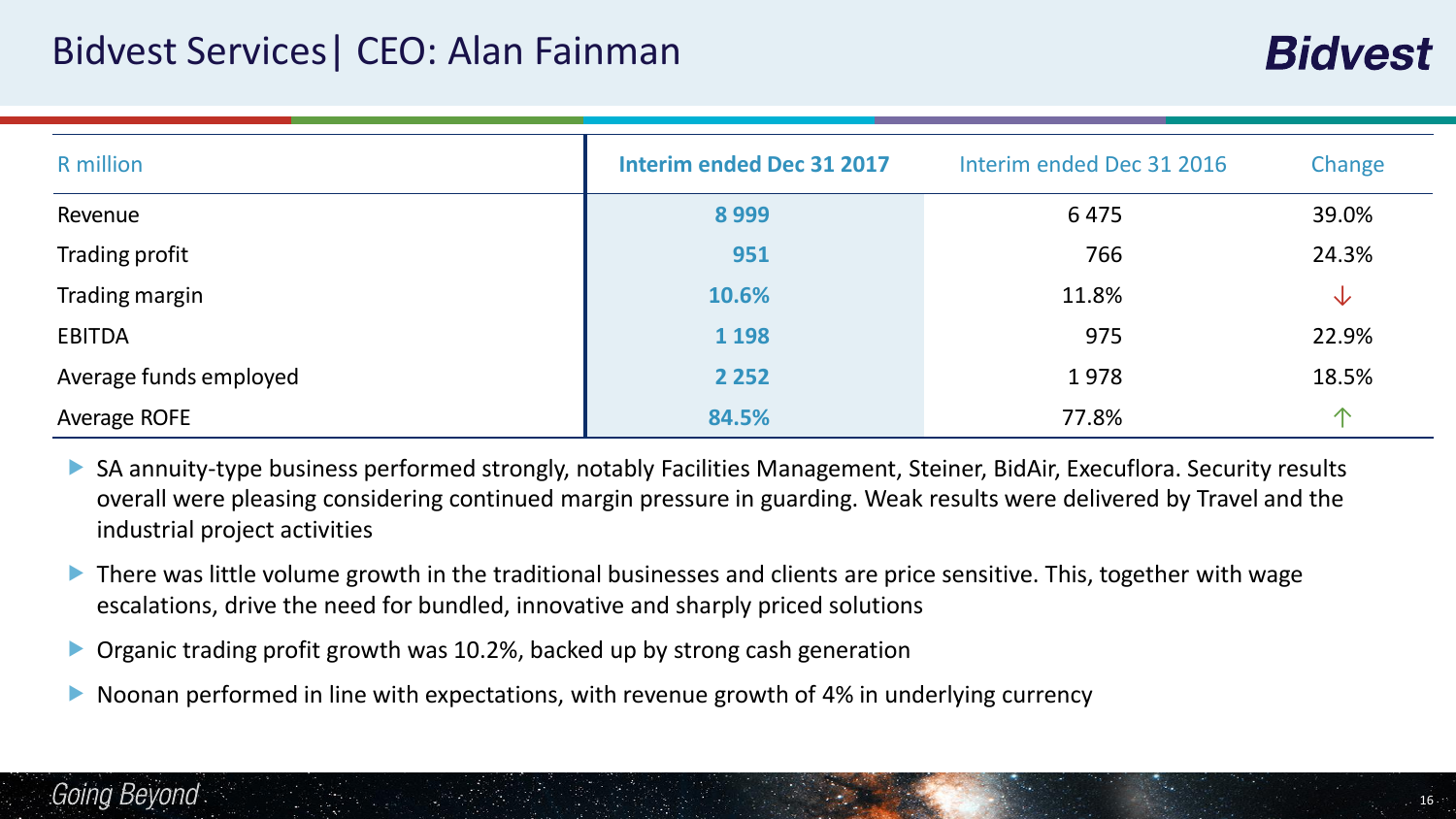| <b>R</b> million       | <b>Interim ended Dec 31 2017</b> | Interim ended Dec 31 2016 | Change       |
|------------------------|----------------------------------|---------------------------|--------------|
| Revenue                | 2919                             | 2 4 4 7                   | 19.3%        |
| Trading profit         | 642                              | 544                       | 18.0%        |
| Trading margin         | 22.0%                            | 22.2%                     | $\downarrow$ |
| <b>EBITDA</b>          | 789                              | 678                       | 16.4%        |
| Average funds employed | 2 2 6 2                          | 1803                      | 25.4%        |
| Average ROFE           | 57.8%                            | 61.7%                     | $\sqrt{}$    |

- A record-high result as operations benefitted from higher agricultural, commodities and liquid fuel volumes. This despite two events (storm damage and ship collision that damaged the loading systems and the quay wall) that impacted operations
- Activities exposed to the import and handling of durable consumer products and project work delivered a softer performance
- Multipurpose tanks being commissioned currently
- LPG project on track for 2020 completion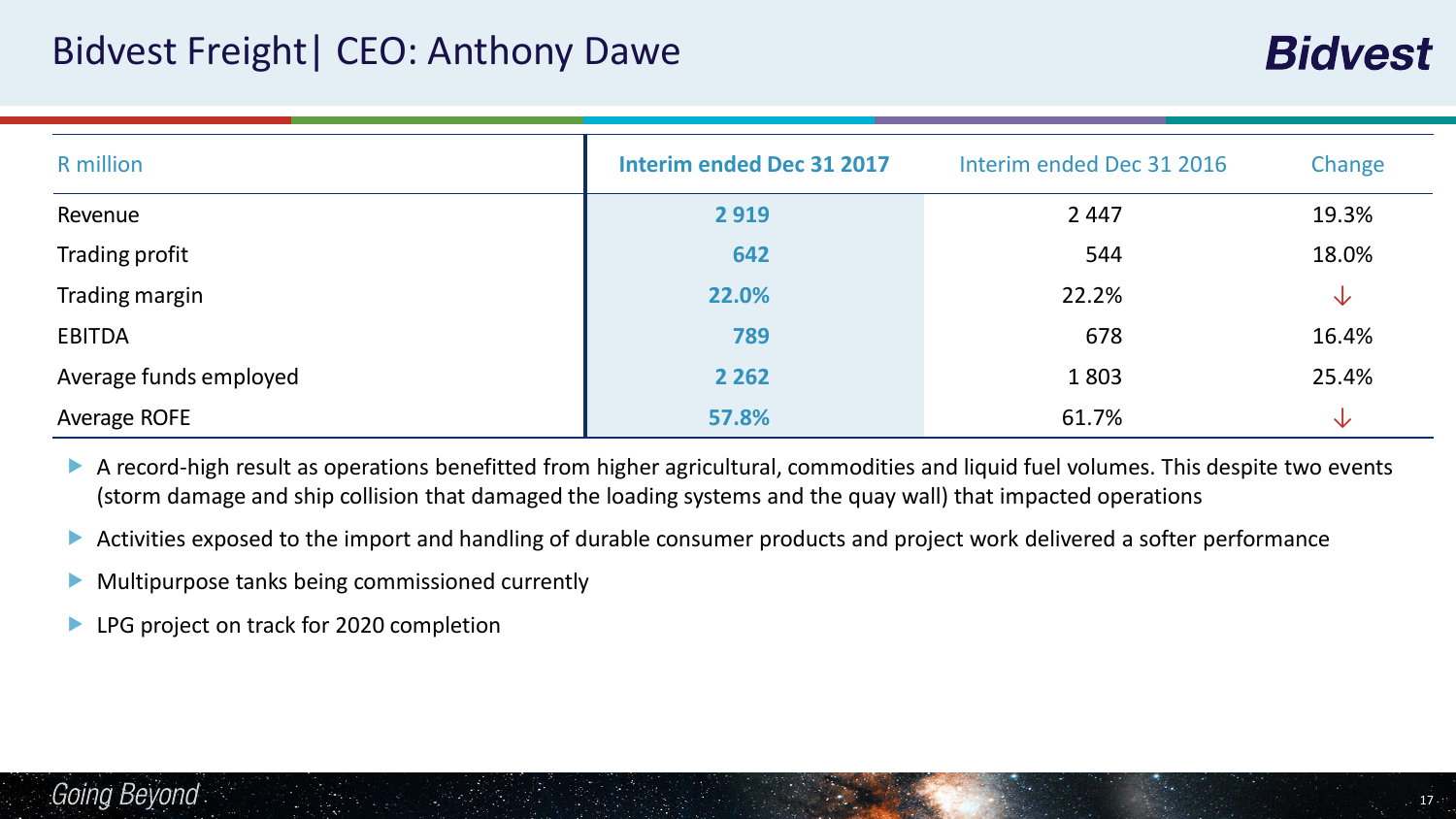## Bidvest Commercial Products| CEO: Howard Greenstein

| <b>R</b> million       | <b>Interim ended Dec 31 2017</b> | Interim ended Dec 31 2016 | Change |
|------------------------|----------------------------------|---------------------------|--------|
| Revenue                | 4 4 2 9                          | 3735                      | 18.6%  |
| Trading profit         | 354                              | 332                       | 6.5%   |
| Trading margin         | 8.0%                             | 8.9%                      | ╰┸     |
| <b>EBITDA</b>          | 406                              | 369                       | 9.8%   |
| Average funds employed | 2 4 2 5                          | 2 2 0 3                   | 10.1%  |
| <b>Average ROFE</b>    | 29.2%                            | 33.5%                     | ╰┻     |

- Double digit trading profit growth achieved by Berzacks, Bidvest Materials Handling, Plumblink and Academy Brushware
- Difficult trading conditions experienced in Matus, Renttech, Vulcan, Home of Living Brands (HoLB) and Yamaha
- ▶ Organic trading profit growth was depressed by consumer spend pressures and margin squeeze
- Delayed industrial projects and margin pressure contributed to a disappointing Brandcorp performance in 2Q. Structural changes to the businesses to benefit in medium-term
- Consumer businesses facing pricing resistance, resulting in a GP margin squeeze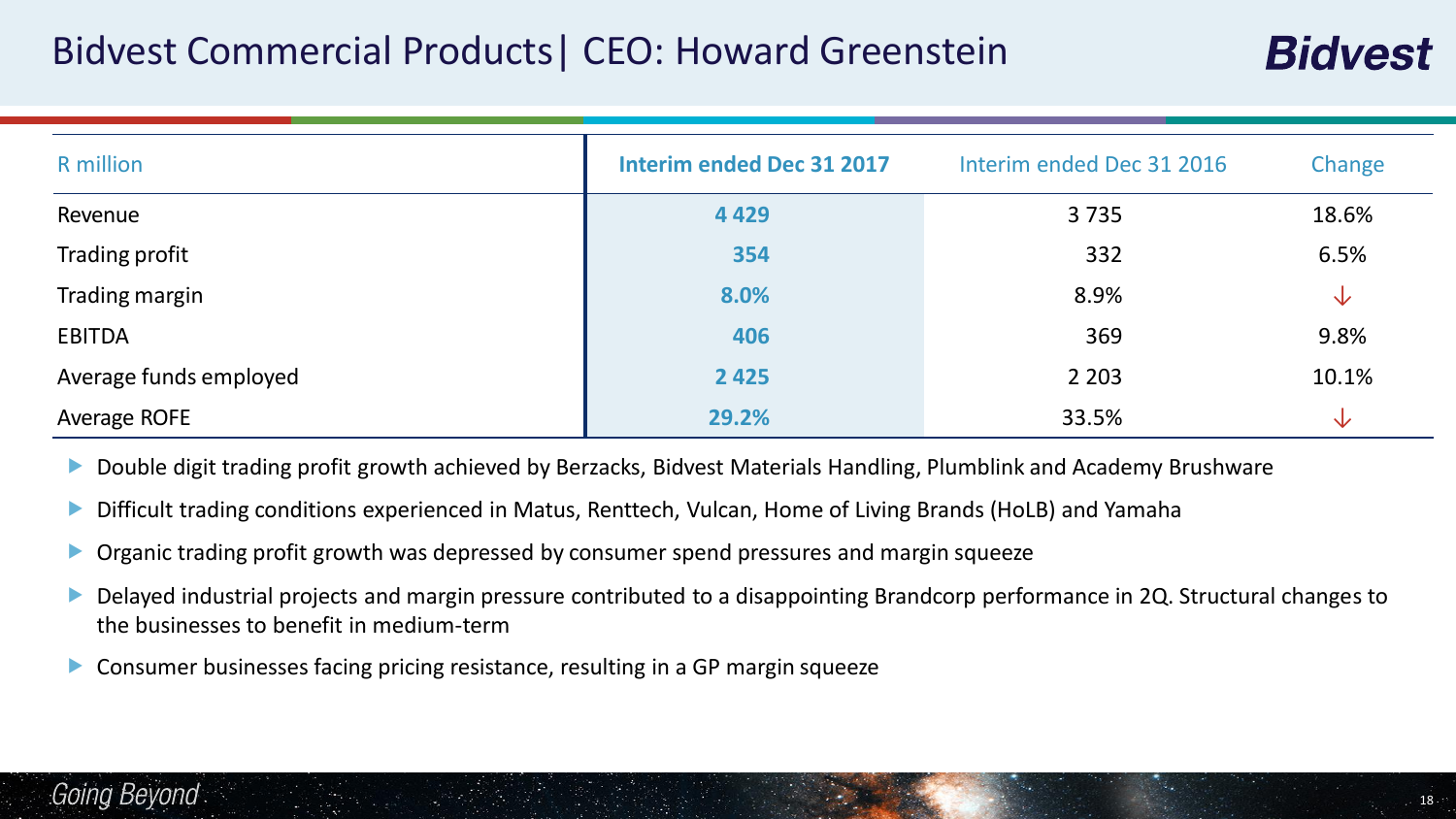| <b>R</b> million       | <b>Interim ended Dec 31 2017</b> | Interim ended Dec 31 2016 | Change       |
|------------------------|----------------------------------|---------------------------|--------------|
| Revenue                | 12 696                           | 12 3 72                   | 2.6%         |
| Trading profit         | 343                              | 364                       | $(6.0\%)$    |
| Trading margin         | 2.7%                             | 2.9%                      | $\downarrow$ |
| <b>EBITDA</b>          | 498                              | 529                       | (5.8%)       |
| Average funds employed | 3849                             | 3866                      | (0.4% )      |
| Average ROFE           | 17.8%                            | 18.9%                     | ╰┸           |

- A below-par result
- New volumes were higher but margin was lower. Used volumes declined. Pressure was most notable in the luxury market. Volume brand dealers performed well
- Bidvest Car Rental delivered a poor performance in H1
- ▶ Run-off of OEM guaranteed buy-backs resulted in higher rental fleet on balance sheet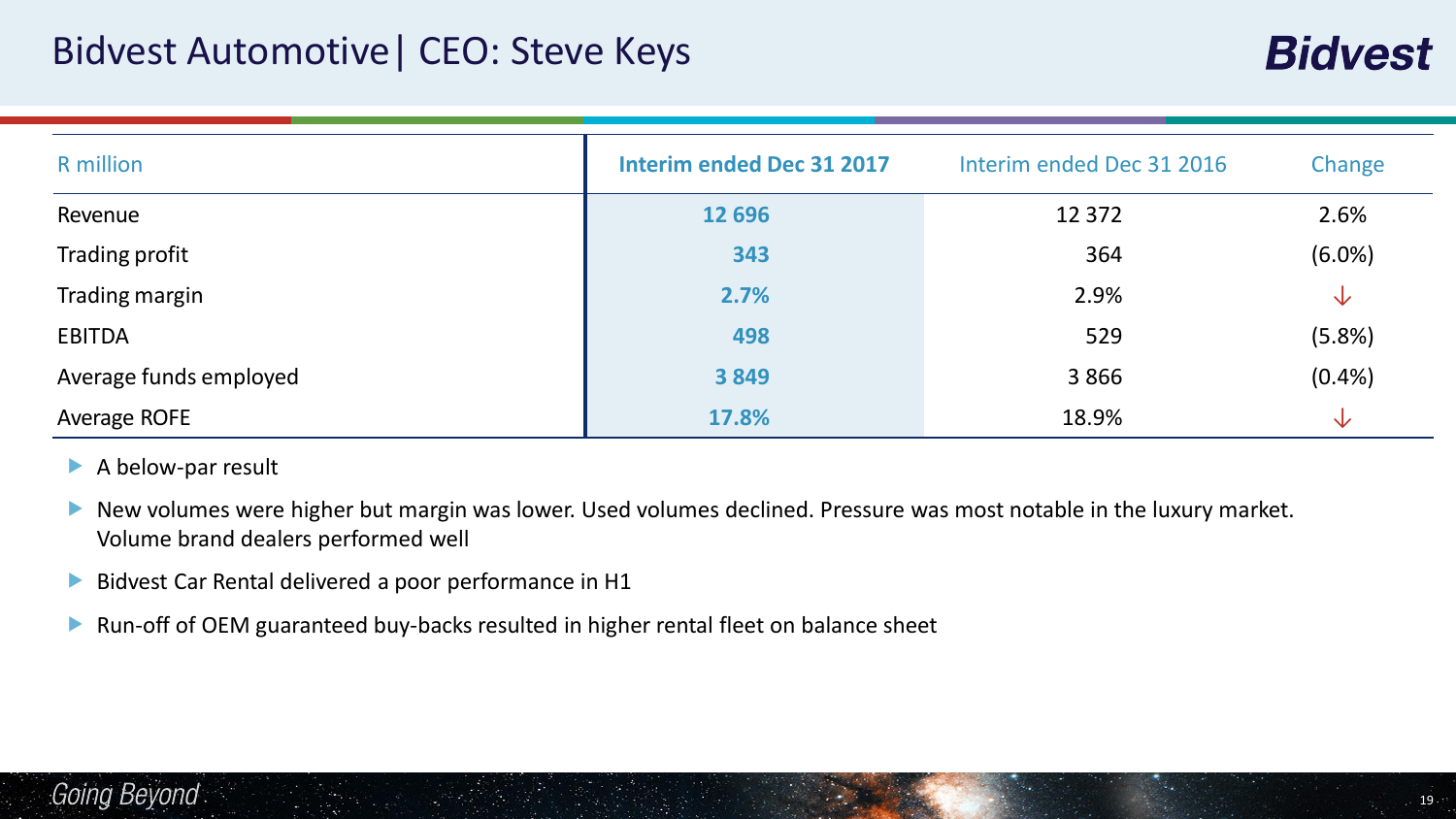## Bidvest Office and Print| CEO: Kevin Wakeford

| R million              | <b>Interim ended Dec 31 2017</b> | Interim ended Dec 31 2016 | Change      |
|------------------------|----------------------------------|---------------------------|-------------|
| Revenue                | 4 9 4 0                          | 5 0 8 0                   | $(2.8\%)$   |
| Trading profit         | 403                              | 357                       | 12.7%       |
| Trading margin         | 8.2%                             | 7.0%                      | $\bigwedge$ |
| <b>EBITDA</b>          | 466                              | 426                       | 9.4%        |
| Average funds employed | 2 1 9 8                          | 2 4 6 1                   | (10.7%)     |
| Average ROFE           | 36.6%                            | 29.1%                     | $\bigwedge$ |

- Excellent result from Office & Print. Turnaround plans required in specific businesses are showing benefits
- **Further contraction in the print cartridge market, the non recurrence of voter registration business and** competitive pressures weighed on revenue
- **Improved gross margin in Konica Minolta assisted the profit growth**
- Margin and expense management was very good. Stock management was exemplary
- ▶ Zonke delivered a strong result. Contract handed over to the new operator in December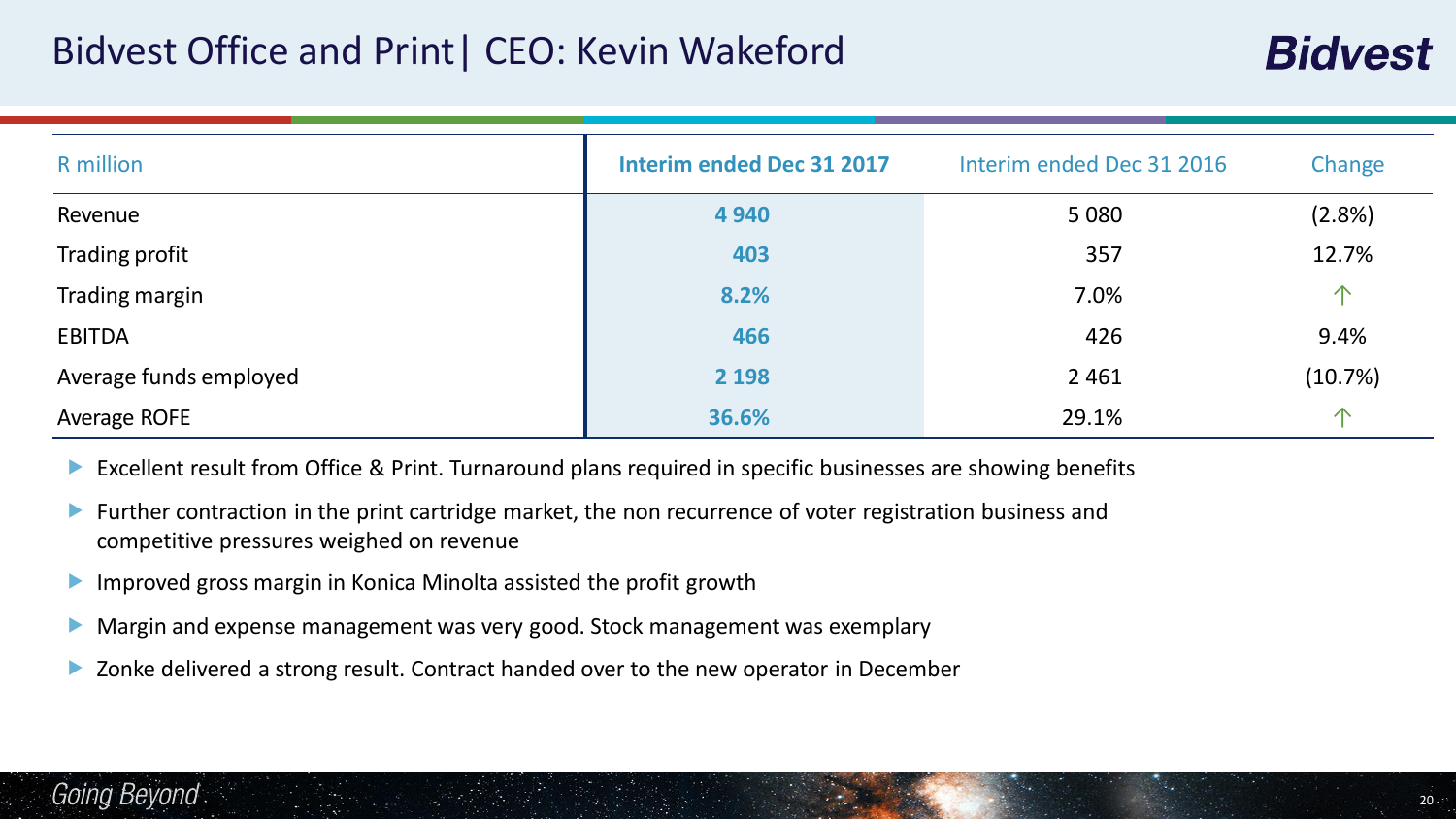## Bidvest Financial Services| CEO: Japie van Niekerk

| R million              | <b>Interim ended Dec 31 2017</b> | Interim ended Dec 31 2016 | Change      |
|------------------------|----------------------------------|---------------------------|-------------|
| Revenue                | 1787                             | 2 0 0 3                   | $(10.8\%)$  |
| Trading profit         | 319                              | 302                       | 5.6%        |
| Trading margin         | 17.8%                            | 15.1%                     | $\triangle$ |
| <b>EBITDA</b>          | 433                              | 420                       | 3.1%        |
| Average funds employed | 3 3 7 8                          | 3 0 8 2                   | 9.6%        |
| Average ROFE           | 18.9%                            | 19.6%                     | ╰┻          |

- Financial Services consists of Bidvest Bank, Bidvest Insurance, Bidvest Life and various other financial services
- Revenue decline mainly due to major contract non recurrence
- Bidvest Insurance Group grew gross written premium strongly
- Strong investment portfolio contribution (+R61.3 m yoy)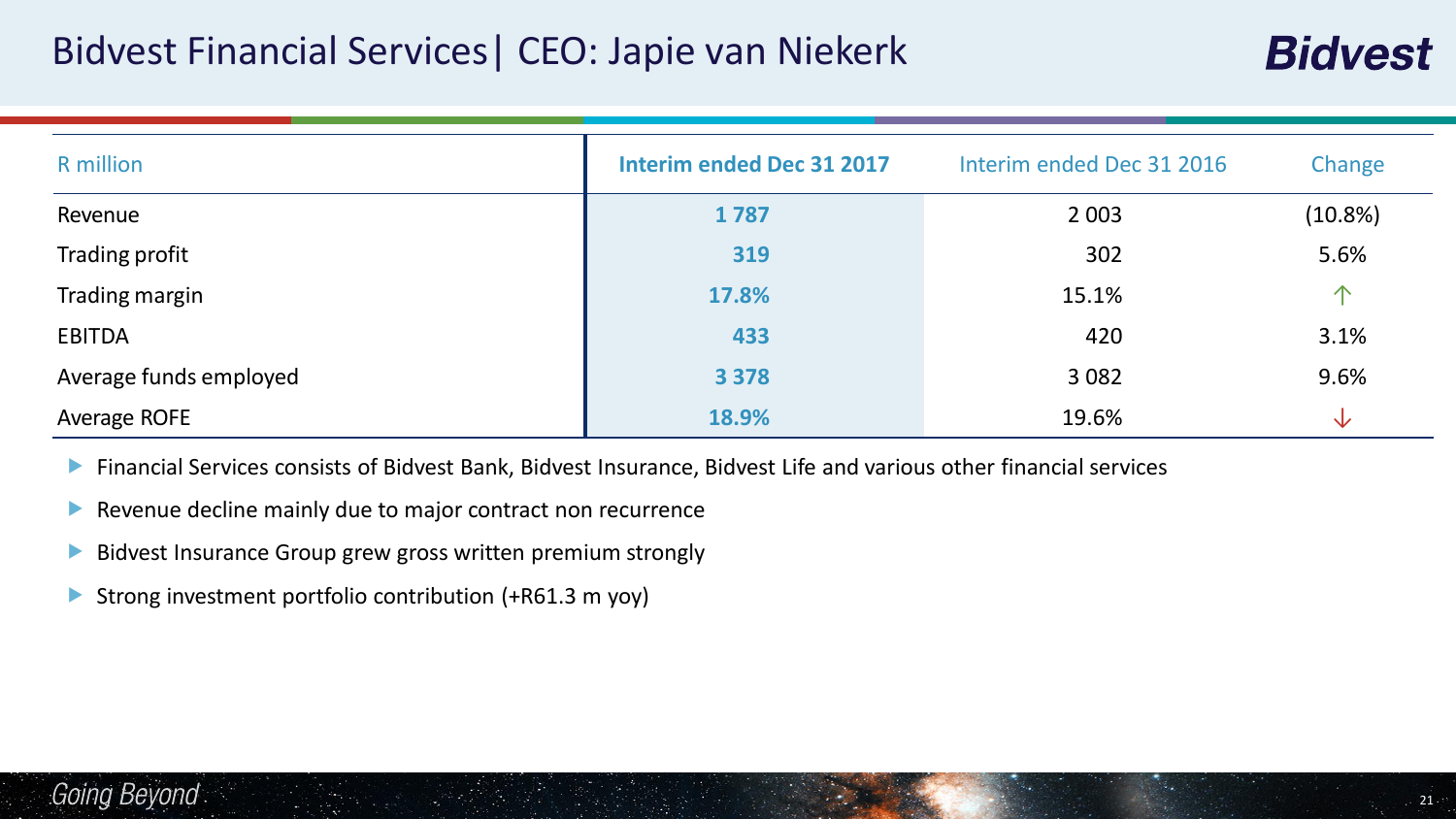| <b>R</b> million       | <b>Interim ended Dec 31 2017</b> | Interim ended Dec 31 2016 | Change |
|------------------------|----------------------------------|---------------------------|--------|
| Revenue                | 2 9 0 1                          | 2 7 3 4                   | 6.1%   |
| Trading profit         | 147                              | 146                       | 1.0%   |
| Trading margin         | 5.1%                             | 5.3%                      | 业      |
| <b>EBITDA</b>          | 173                              | 169                       | 2.3%   |
| Average funds employed | 1922                             | 1734                      | 10.8%  |
| Average ROFE           | 15.3%                            | 16.9%                     | ╰┸     |

- Good result considering the very poor market conditions
- Gross margin is under pressure as players chase limited demand. Voltex adapted very well to changed cable market dynamics
- Solution-type bolt-on operations performed well
- Strain in the debtor book is evident. This continues to receive focused attention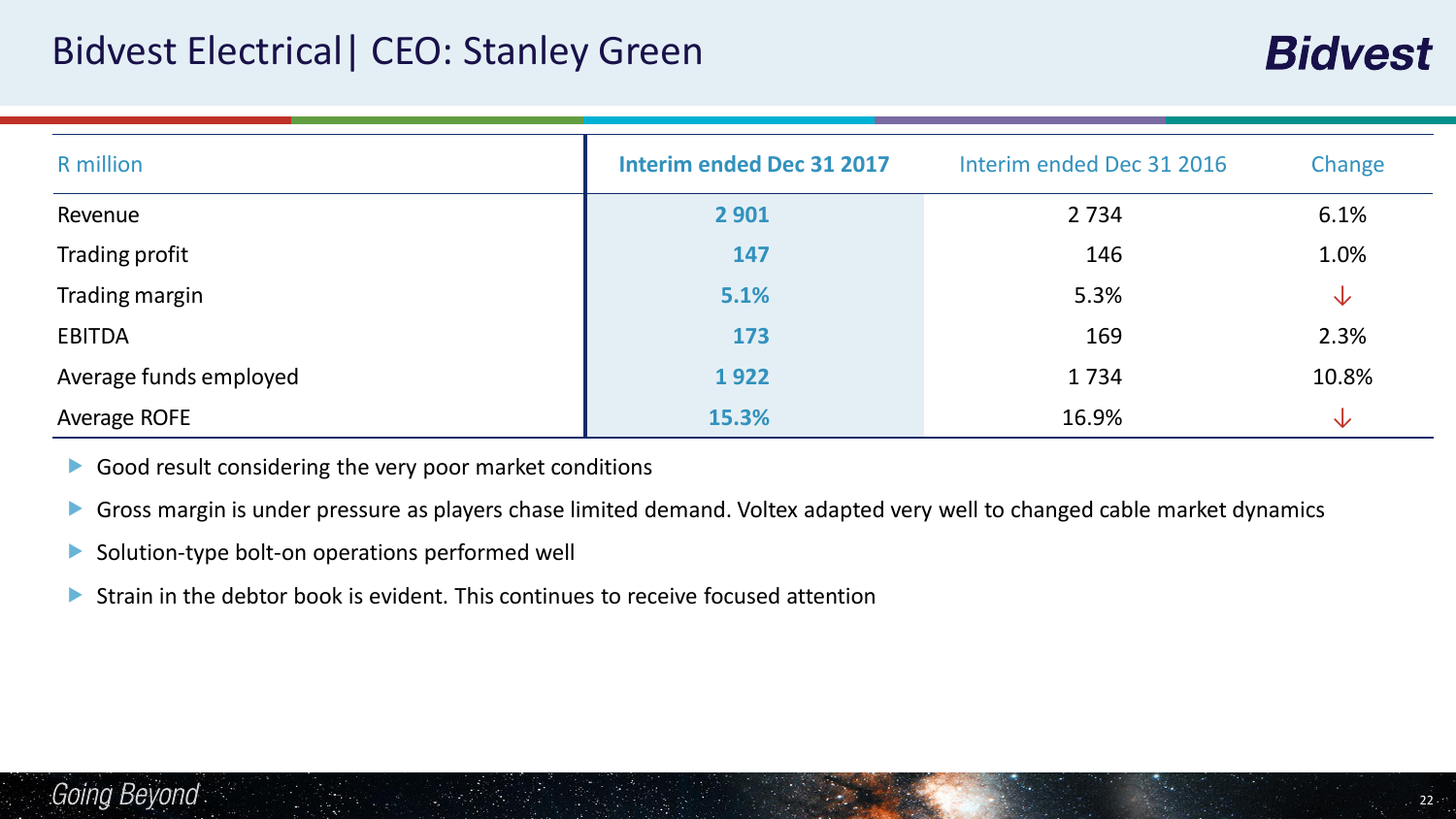| R million      | Interim ended Dec 31 2017 | Interim ended Dec 31 2016 | Change    |
|----------------|---------------------------|---------------------------|-----------|
| Revenue        | 794                       | 803                       | $(1.2\%)$ |
| Trading profit | (24)                      | (28)                      | (16.7%)   |
| Trading margin | $(3.0\%)$                 | (3.5%)                    |           |

Corporate comprises Bidvest Properties, material associates and other investments

- Bidvest Properties performed well and continue to be of strategic importance to the Group. Four properties were added
- ▶ On Time and Mansfield improved performance. Net profit was reported in December; H1 cumulative small loss
- Negative impact of stronger ZAR on MIAL value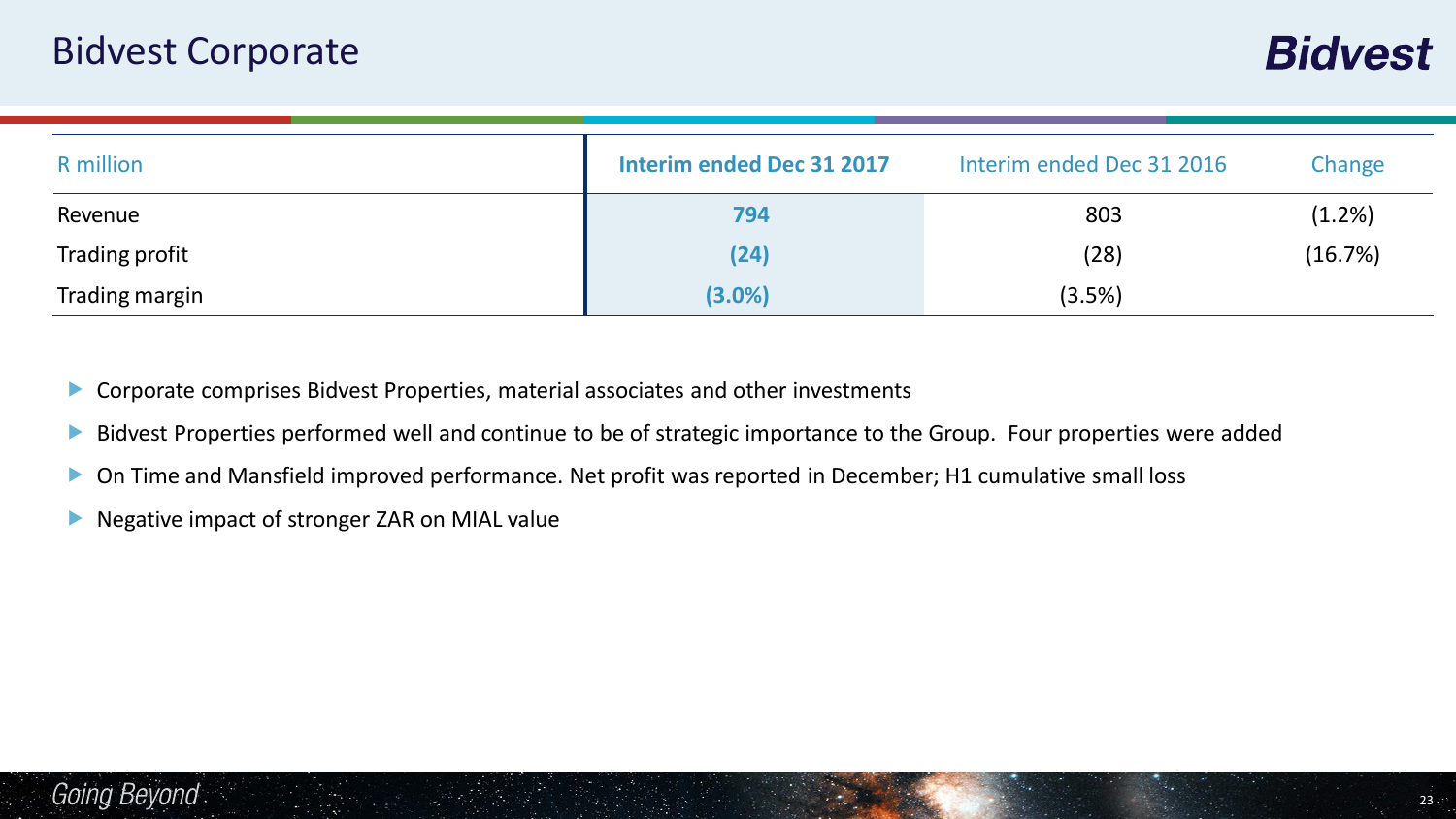| R million              | <b>Interim ended Dec 31 2017</b> | Interim ended Dec 31 2016 | Change       |
|------------------------|----------------------------------|---------------------------|--------------|
| Revenue                | 2 0 4 0                          | 2 1 7 3                   | $(6.1\%)$    |
| Trading profit         | 8                                | 23                        | (67.9%)      |
| Trading margin         | 0.4%                             | 1.1%                      | $\downarrow$ |
| <b>EBITDA</b>          | 46                               | 67                        | (30.5%)      |
| Average funds employed | 1612                             | 1784                      | (9.7%)       |
| <b>Average ROFE</b>    | 1.3%                             | 2.4%                      | $\downarrow$ |

Disappointing performance overall

- Revenue declined across all divisions and most reported lower trading profit
- A slowdown in economic activity and challenges in Fishing and Food & Distribution divisions weighed on results
- Bidfish in the process of being sold. Refer to Bidvest Namibia cautionaries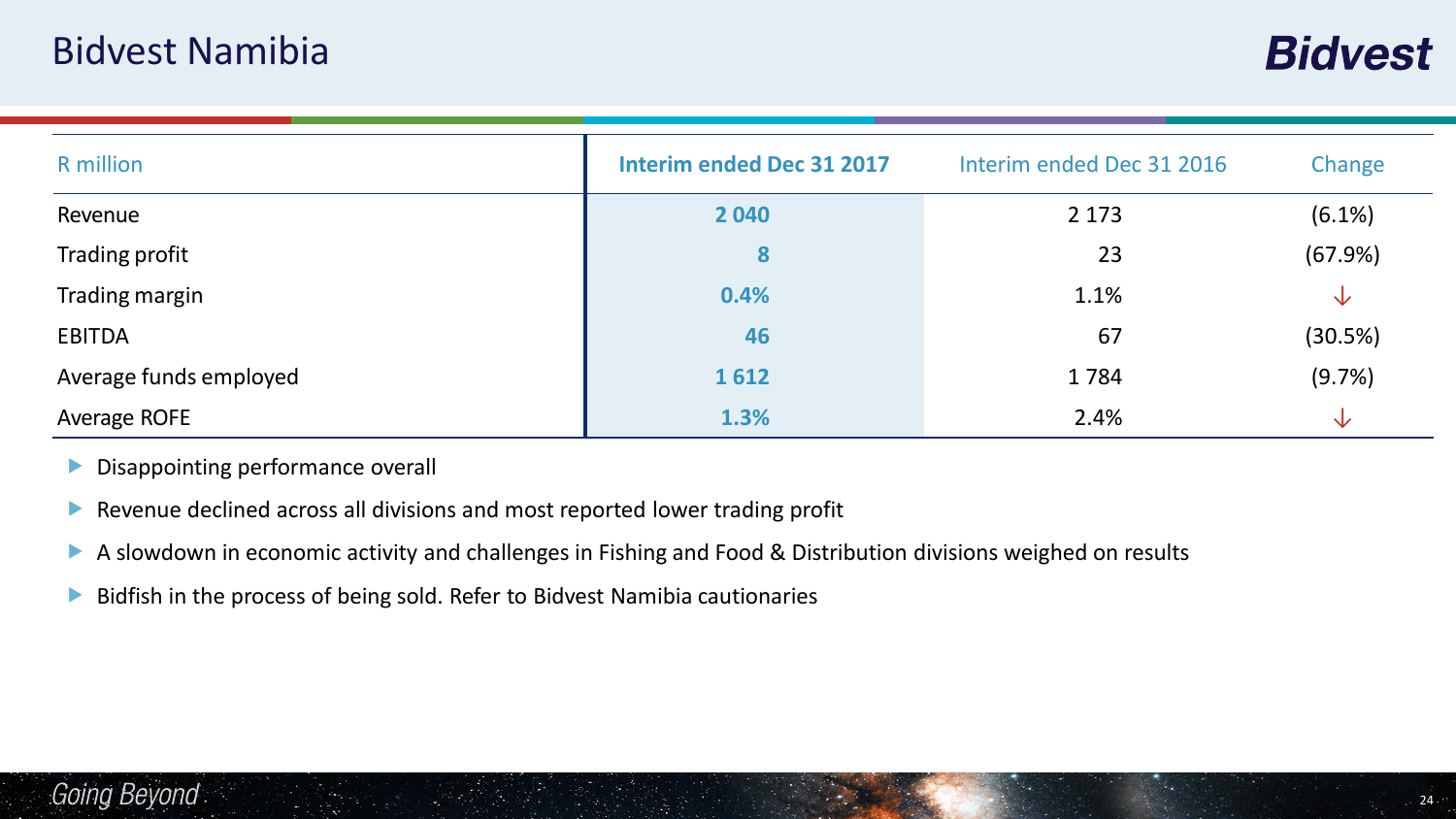**Strategic update** Lindsay Ralphs

BioVest:

Going Beyond

www.bidvest.com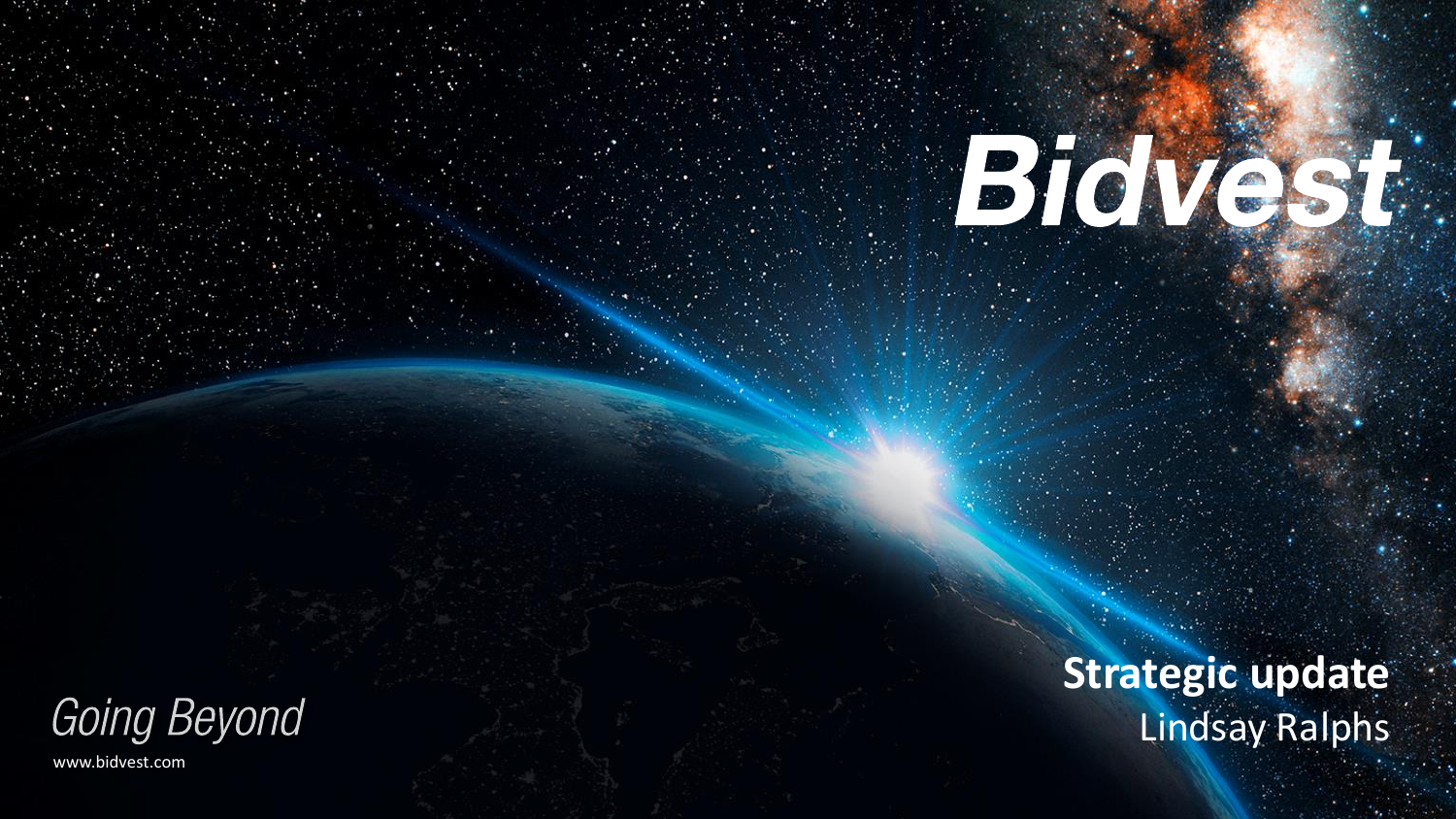| Operational<br>outlook                | Optimistic that trading conditions will improve given political changes<br>▶<br>Stronger Rand will drive deflationary pressures in trading businesses in the short term; longer term positive for SA and Bidvest                                                             |
|---------------------------------------|------------------------------------------------------------------------------------------------------------------------------------------------------------------------------------------------------------------------------------------------------------------------------|
| <b>Maximise</b><br>diverse portfolio  | Seven core, well managed businesses<br>Cash generative<br>Continuously broadening and innovating our product and service offering                                                                                                                                            |
| Maintain strong<br>financial position | Excellent asset management with pockets of extended debtors and stock being managed aggressively<br>Low levels of debt $-1.1x$ EBITDA – even in seasonally weak period. Allows significant headroom<br>Monetise remaining non-core assets in a responsible manner            |
| Going beyond                          | Local acquisitions will continue<br>$\blacktriangleright$<br>Currently seeing increased opportunity flow for local bolt-on's<br>Select niche international acquisitions in services and distribution of everyday-essential products<br>Invest in annuity-type projects in SA |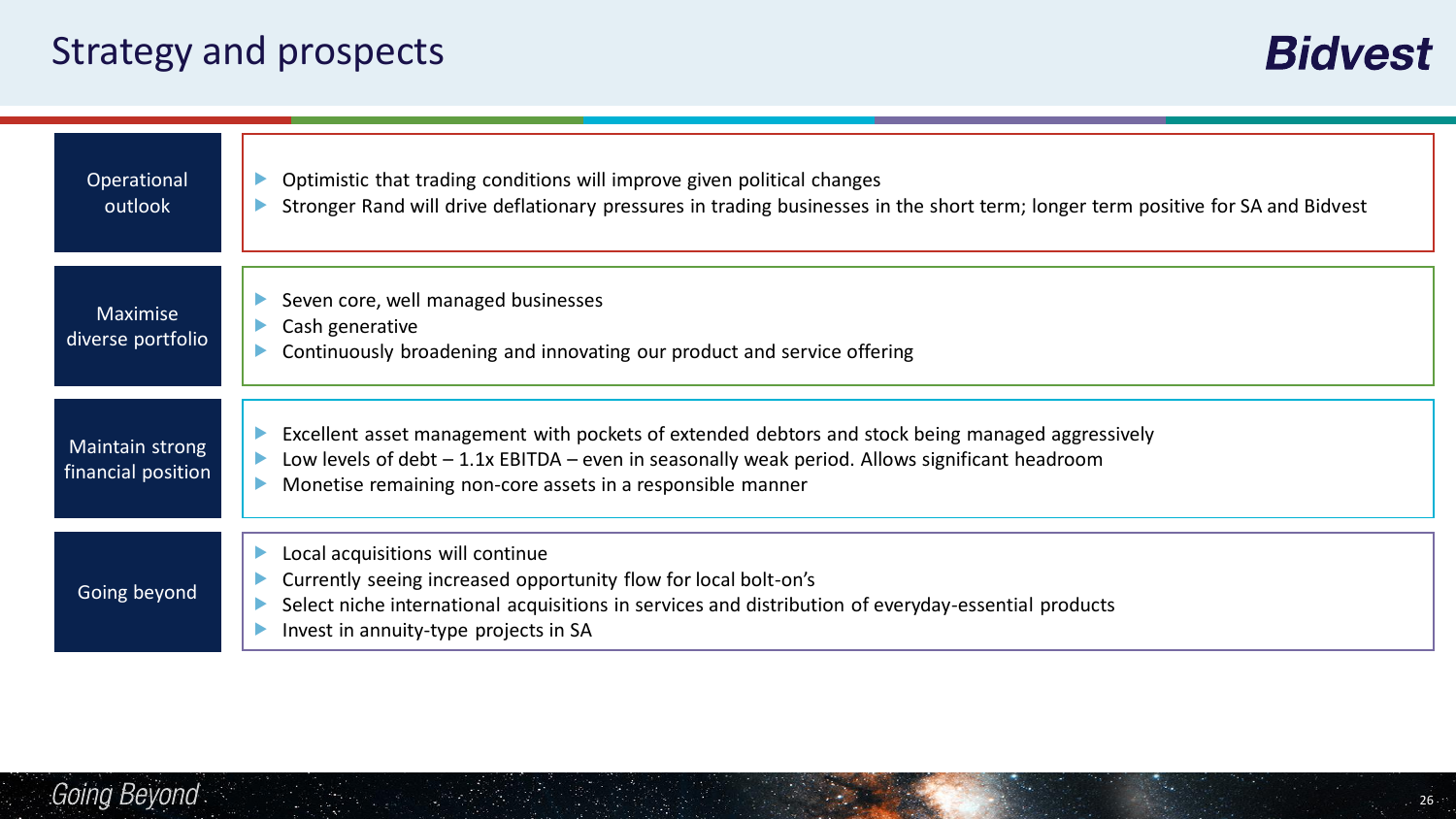- ▶ Outgoing Peter Meijer
- ▶ Incoming Mark Steyn
	- $-$  CA (SA)
	- Joined Bidvest 19 May 1997
	- Various financial positions held in Bidvest Freight, the latest being divisional Financial Director since 2012
	- 47 years old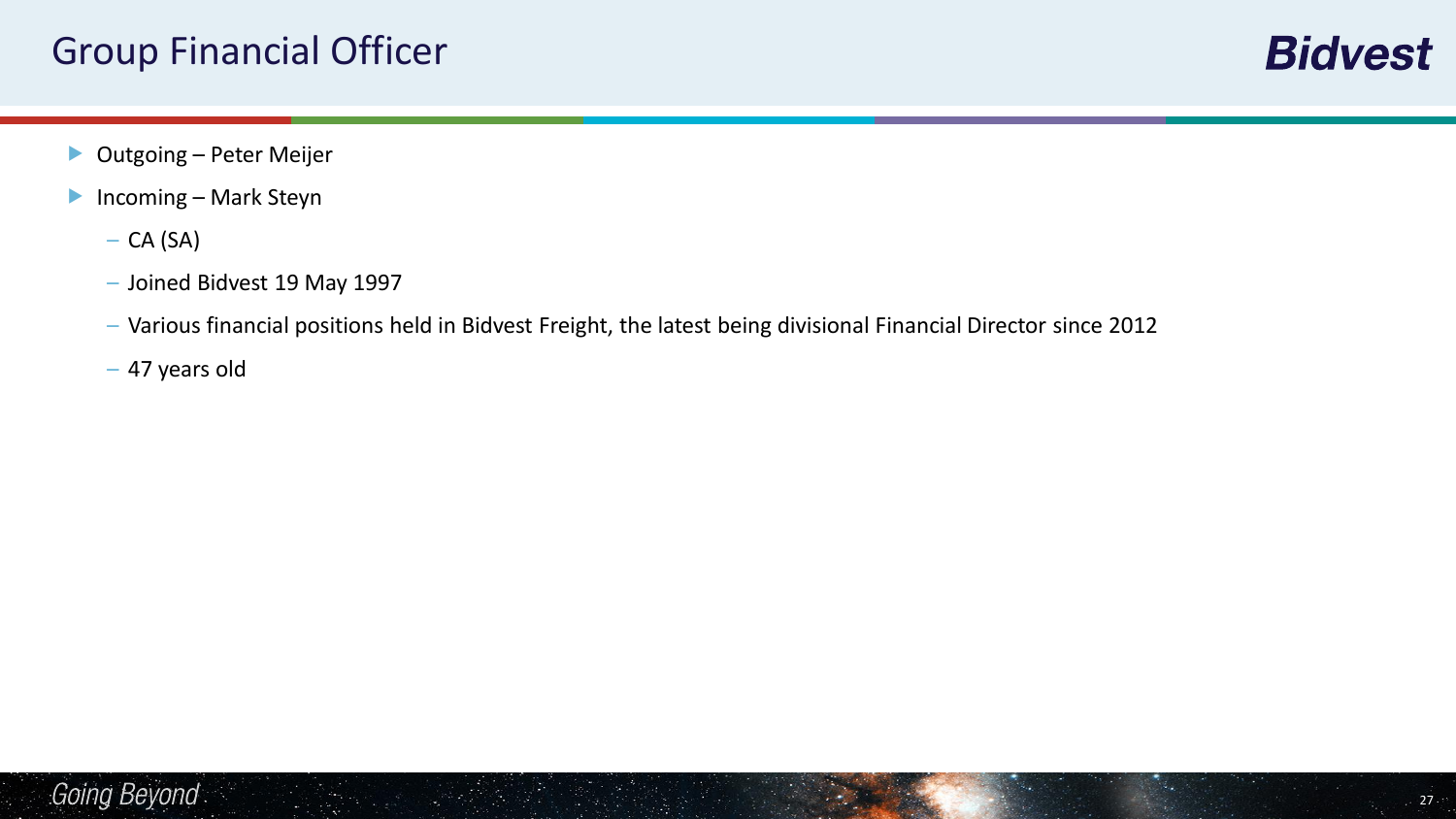

www.bidvest.com



BioVest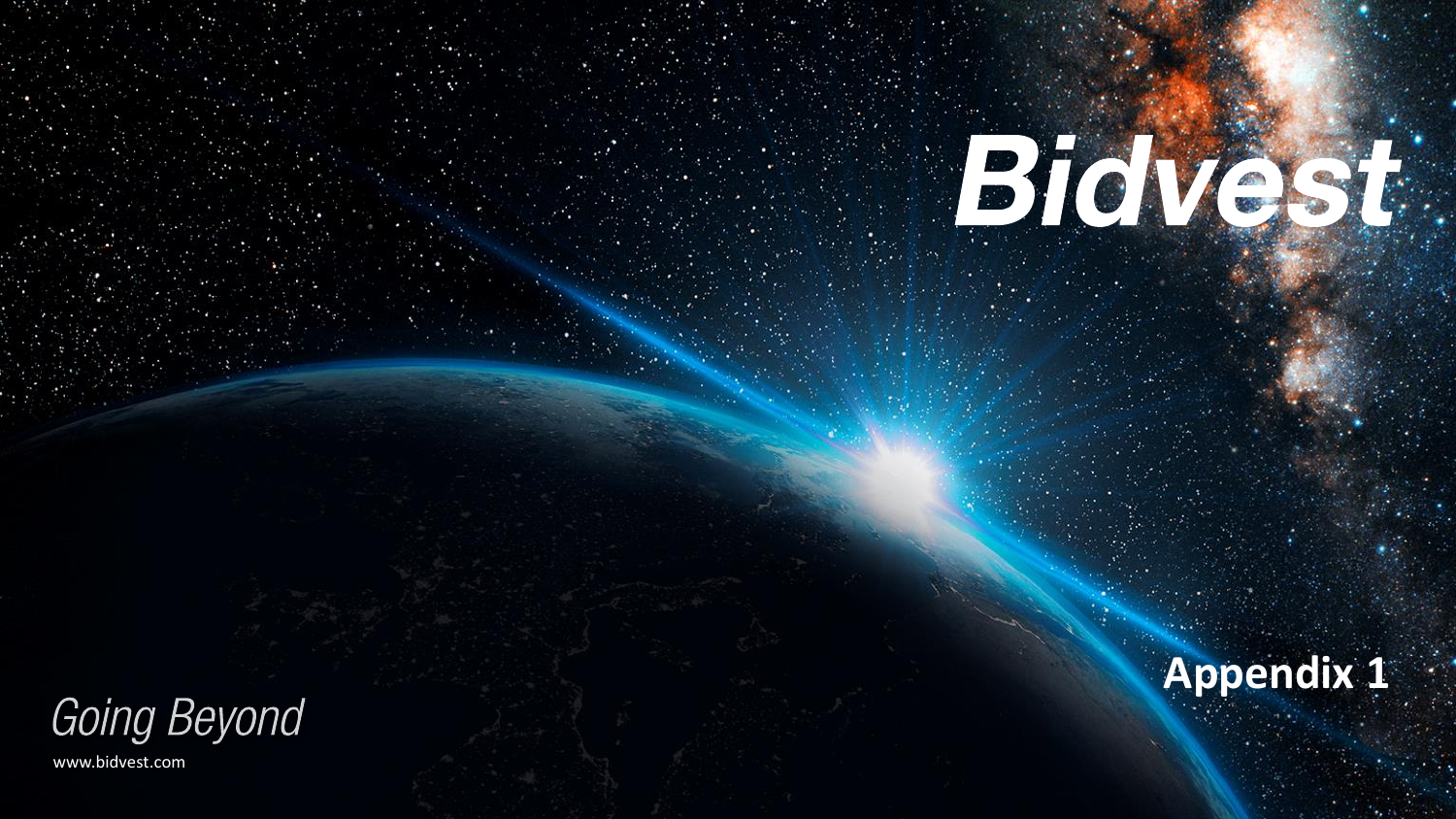## Bidvest Services | CEO: Alan Fainman

- Facilities Management performed strongly on the back of efficiency gains and new contract wins
- Soft service businesses traded well in a tough environment
- Security businesses benefitted from higher mining activity and other niches areas
- **Lounges and cargo activities delivered very strong results. Ground handling tender expected in the coming months**
- Consolidation of the Travel activities has been good. Work is progressing on a system overhaul. Rebates from key customers lower
- Noonan delivered in line with expectations. USS bolt-on acquisition was concluded

#### Outlook for the remainder of FY18

- Margin management will be a key focus area considering wage increases effective 1 Jan 2018 and potential implementation of minimum wages
- $\blacktriangleright$  New business opportunities are to be sought and pursued
- Learnings from Noonan to be applied in SA. Noonan to focus on upselling
- Remedial action ongoing at Travel and TMS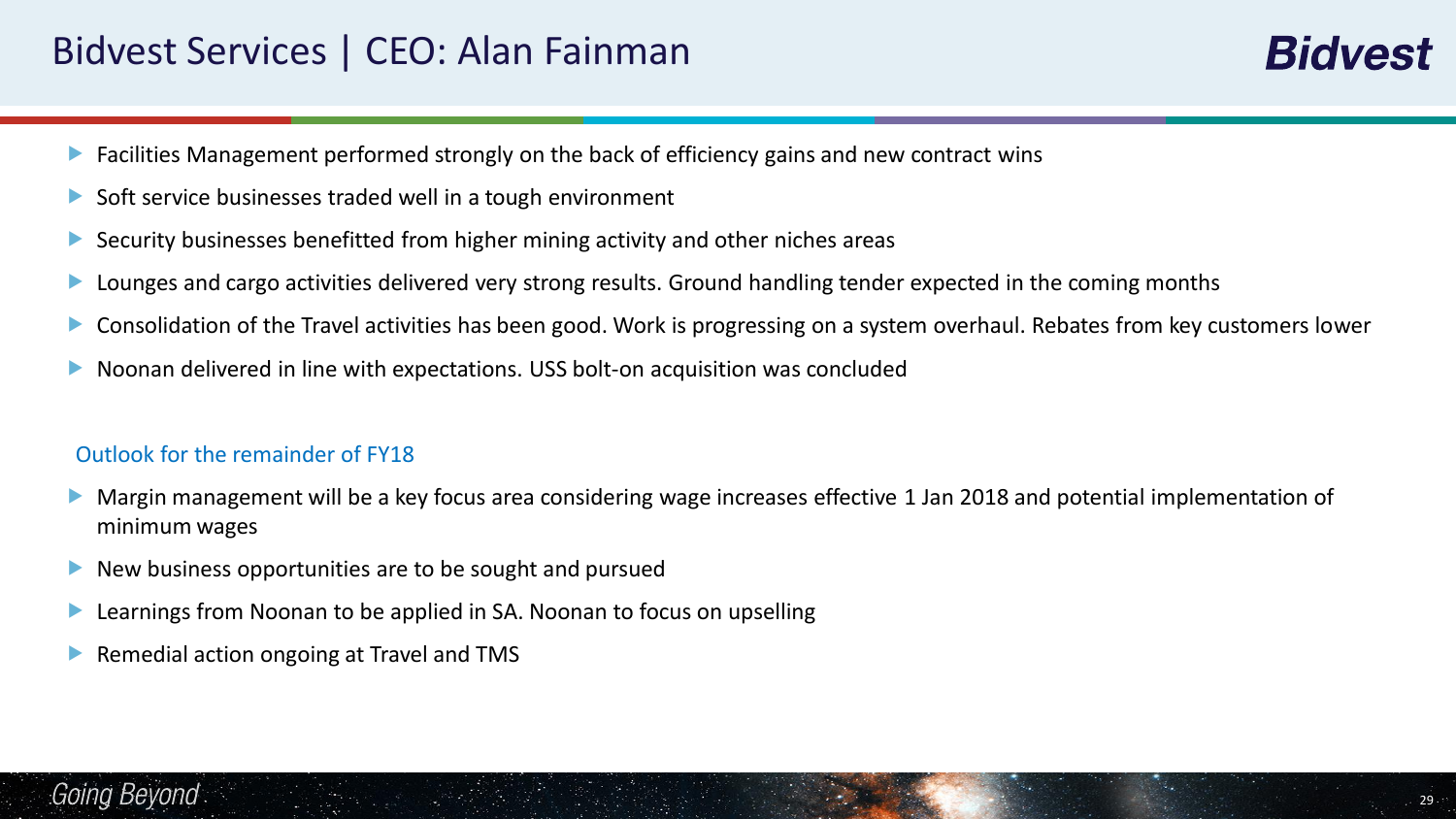## Bidvest Freight | CEO: Anthony Dawe

**Bidvest** 

- BTT benefitted from increased volumes and the annualisation of the fuel tank investment in FY17
- SABT handled higher volumes of wheat, maize and rice. Volatile ZAR-maize prices makes operational planning difficult
- Despite only one operational berth and the ongoing rebuild of damaged ship loading equipment, BC delivered a good result on higher commodity volumes
- **BPL and BPO struggled on less project work, lower consumer product imports and pricing pressure**
- SACD benefitted from new business secured and increased volumes from existing customers
- Naval increased profits strongly on more sized coal and phos rock volumes handled

#### Outlook for the remainder of FY18

- The EU duty-free allowance in February is expected to result in high wheat import volumes while the stronger ZAR and volatile weather could affect maize export demand
- Global demand for commodities are expected to remain healthy, supporting export volumes from SA
- Multi-purpose tanks being commissioned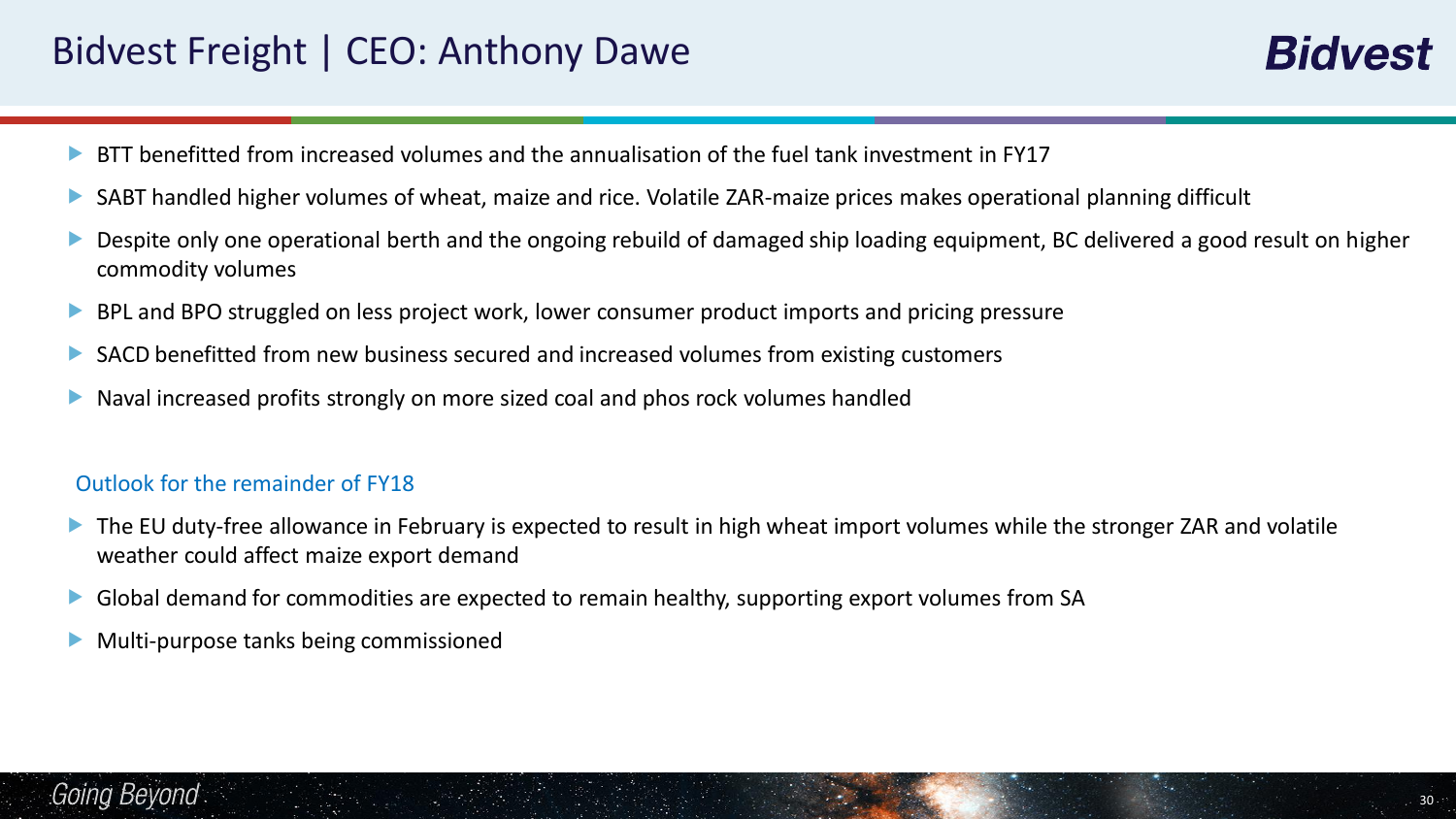## Bidvest Commercial Products | CEO: Howard Greenstein

- Difficult trading environment and little consumer confidence
- Organic performance dampened by low consumer spend and margin pressures (HoLB and Yamaha)
- Delayed industrial projects and margin pressure contributed to a disappointing Brandcorp performance in 2Q. Structural changes to the businesses to benefit in medium-term
- A revised strategy with regards to Yamaha motor dealers is being acted upon
- **Expenses were well controlled**
- ROFE improved in many traditional asset intensive businesses

#### Outlook for the remainder of FY18

- Strengthening ZAR expected to put pressure on pricing but a good thing for SA Inc.
- Product focus and margin management remain key areas
- Some signs pointing to higher activity and demand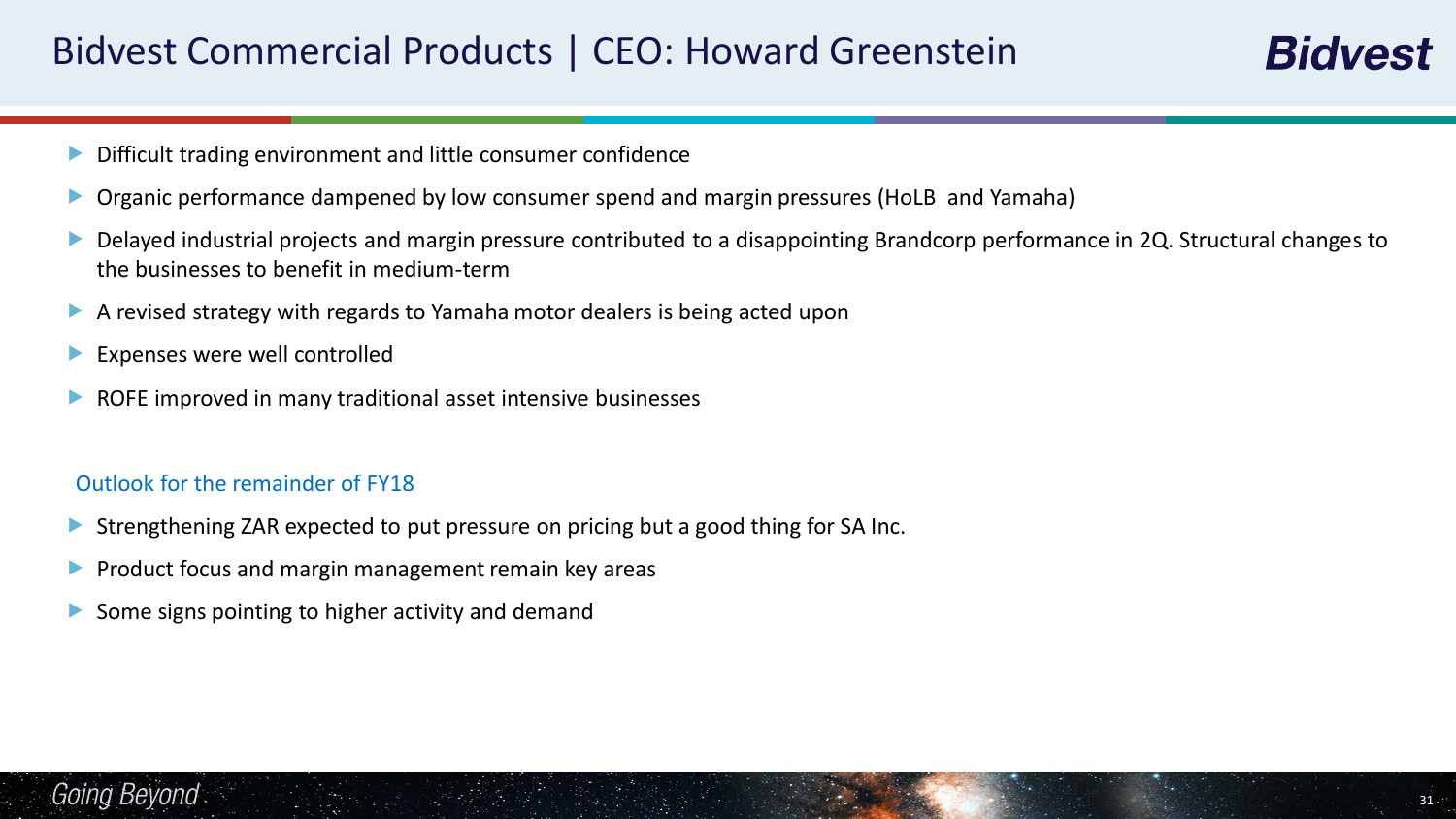## Bidvest Automotive | CEO: Steve Keys

**Bidvest** 

- New volumes grew 7.7%, used volumes declined 10.1%
- **Margins were under pressure, particularly luxury brands and with fleet customers**
- Aftermarket activity slower as the car parc under warrantee & service plans shrink. The older part of the car parc being targeted
- ▶ Bidvest Car Rental rate per day +2.3%, rental days +0.3% and reduced fleet utilisation
- ACSA tender successfully submitted post interim end

#### Outlook for the remainder of FY18

- NAAMSA is expecting a modest increase in new vehicle sales in 2018
- **Focus on streamlining the cost and asset base across the business**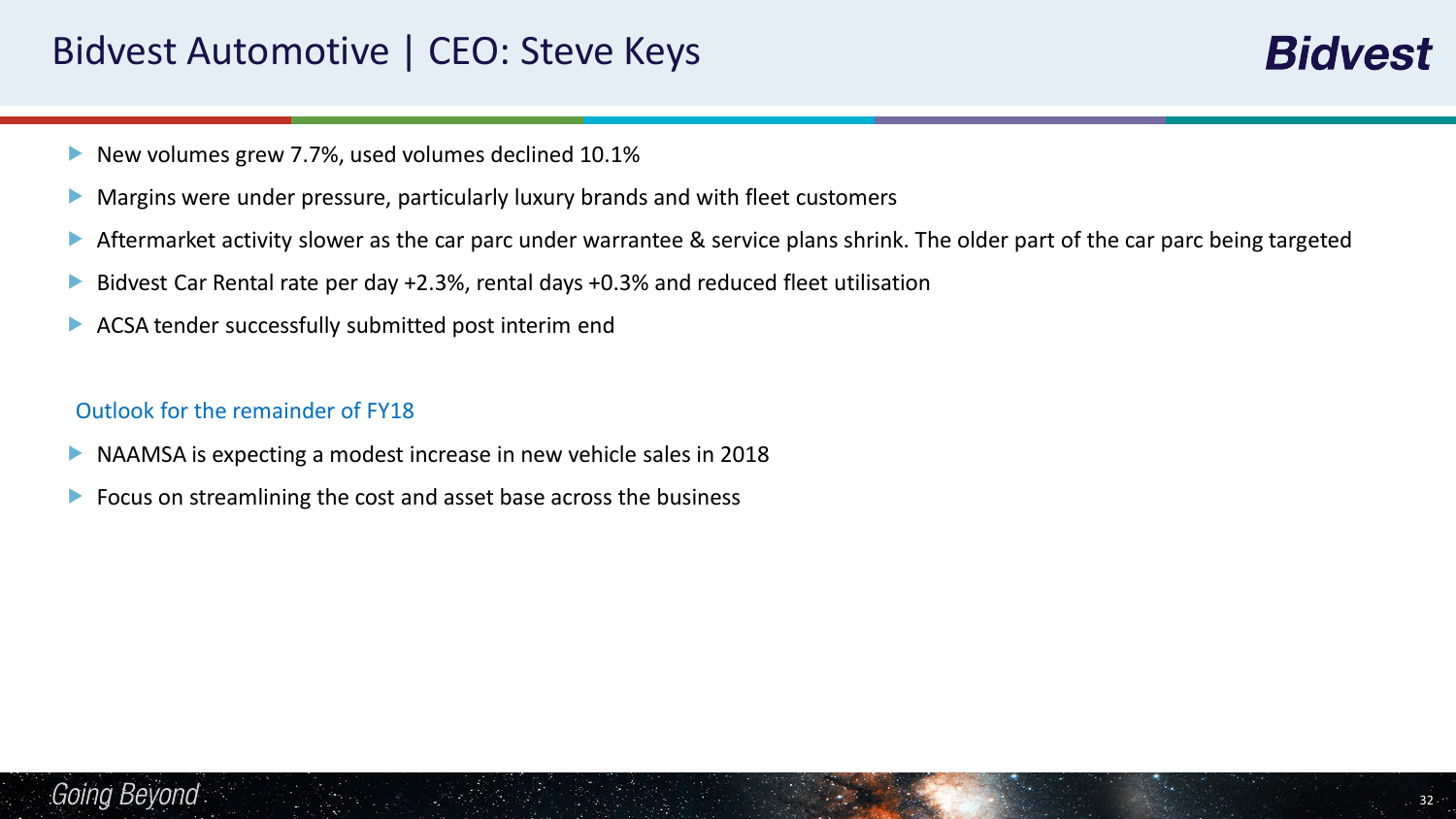## Bidvest Office and Print | CEO: Kevin Wakeford

- Competitive pressures were felt particularly in the office products segment
- Further contraction in the print cartridge market, the non recurrence of voter registration business and competition weighed on revenue
- Konica Minolta installed a significant contract with the eThekweni municipality
- **Lithotech grew trading profit in a challenging environment**
- Price pressure from fast food operators dampened Packaging trading profit performance
- Progress continues to be made in simplifying the businesses and extracting efficiencies

#### Outlook for the remainder of FY18

- $\blacktriangleright$  Tough trading conditions are expected to continue
- Current plans to simplifying the businesses will continue
- Zonke contract handover will have an impact on divisional results from 2H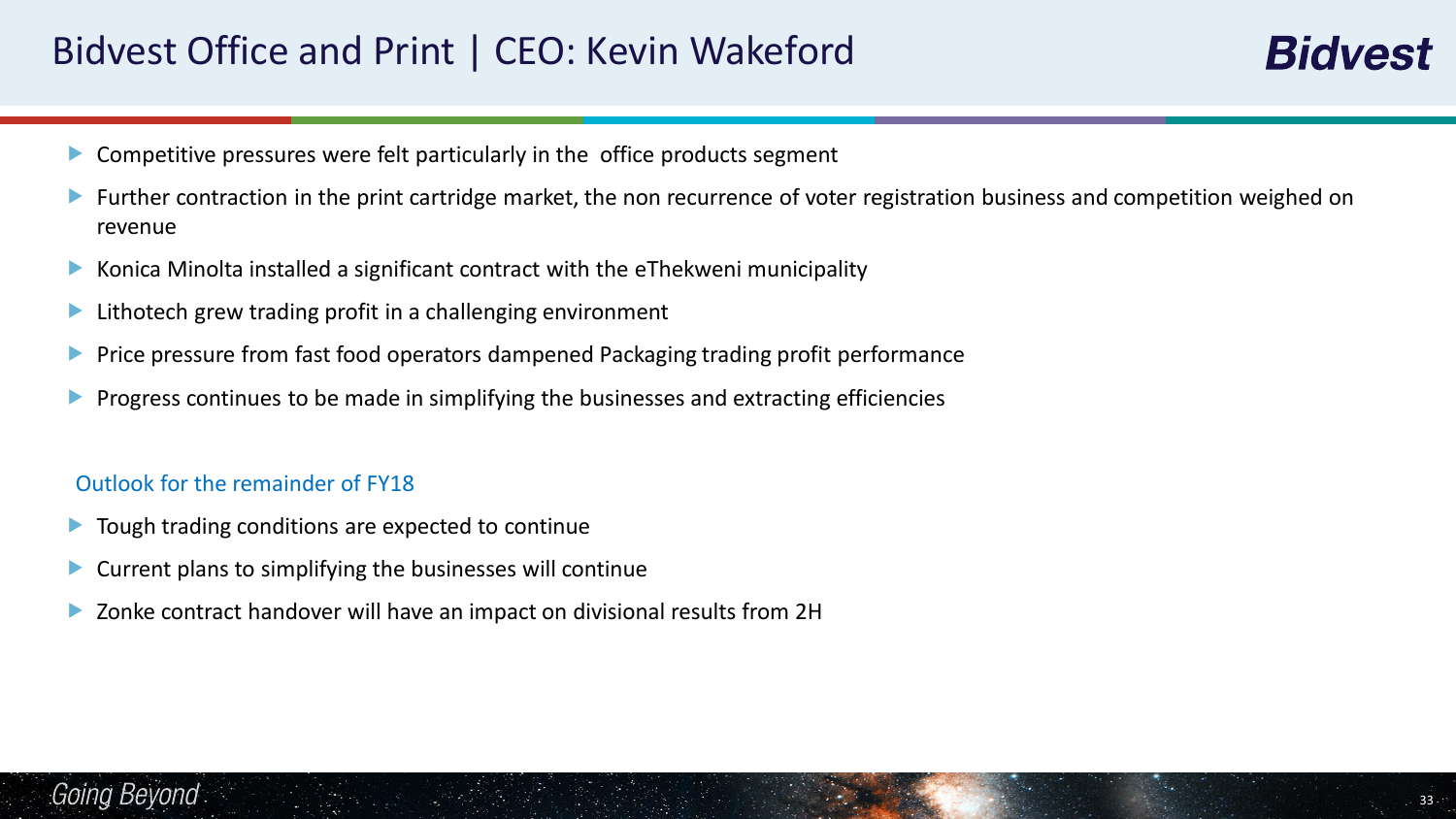- Revenue decline mainly due to major contract non recurrence
- Bidvest Bank assets grew by 22.6% to R8.5 billion; deposits grew by 32.0% to R5.2 billion. Net interest income grew by 32.6%
- Bidvest Insurance Group grew gross written premium strongly
- Strong investment portfolio contribution to R71.9 million (+R61.3 million yoy)
- Significant headwinds for SA insurers as a result of various storms, fires and weather phenomena. This made for a difficult commercial insurance claims period
- **FMI's living annuity product is growing strongly. The build up of embedded value is currently a drag on profitability**
- $\triangleright$  Several bolt-on acquisitions to broaden the offering

#### Outlook for the remainder of FY18

- **Tenders for sizeable leased fleet been delayed. Timing uncertain**
- **Drive upselling to existing customers**
- Develop niche insurance product
- Drive Business Banking and Acquiring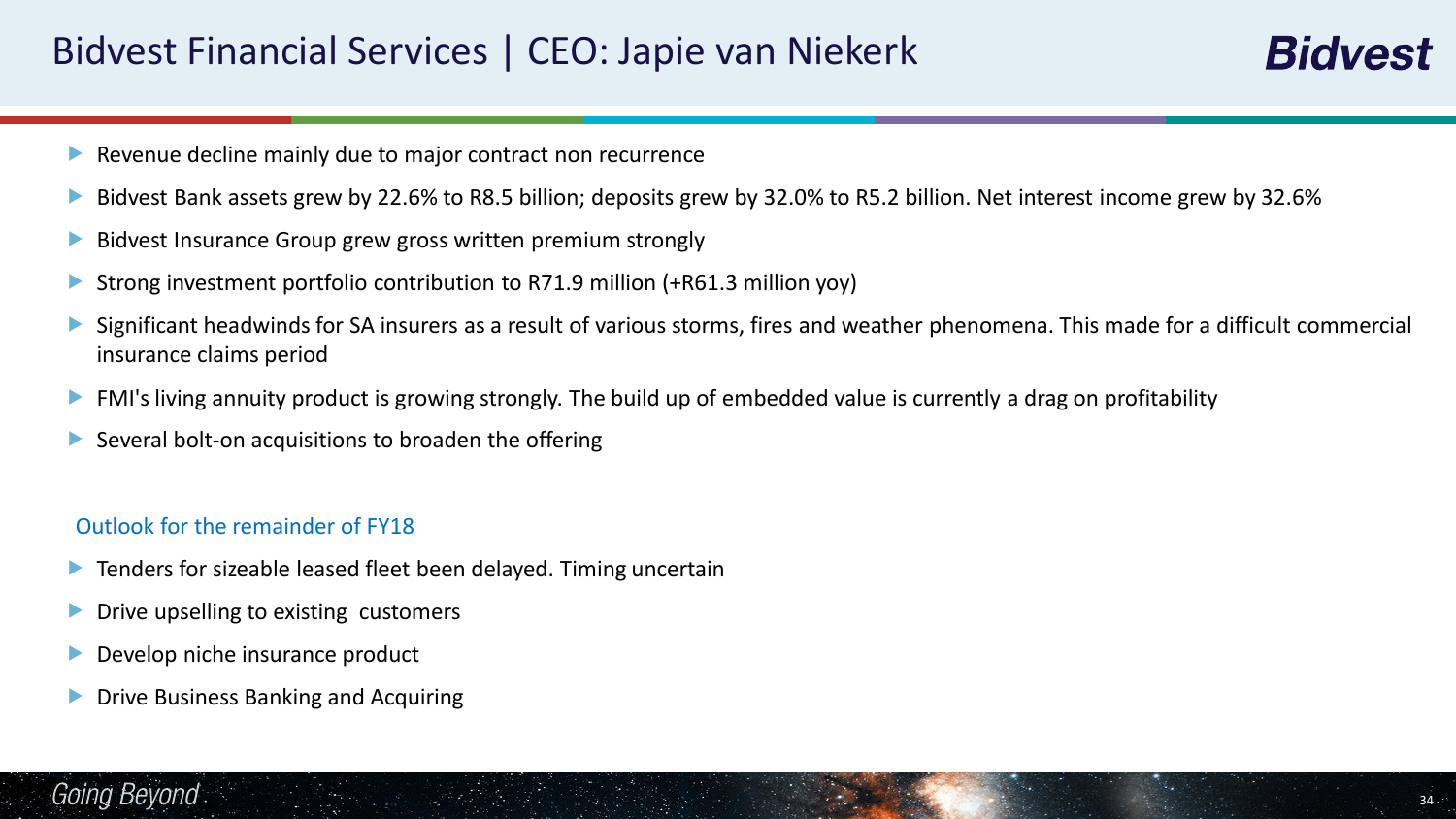## Bidvest Electrical | CEO: Stanley Green

- Activity in the construction and infrastructure sectors continued to decline. Several customers either under business rescue, liquidation or in a cash squeeze
- Overall gross margin held up despite pressure in the cable market as business mix continue to shift towards value-added services and products
- Project-type businesses borne the brunt of flux at key clients in terms of activity and payment
- **Price, working capital and expense management were key focus areas**

#### Outlook for the remainder of FY18

- **Industry outlook uncertain**
- **Price, working capital and expense management will remain key focus areas**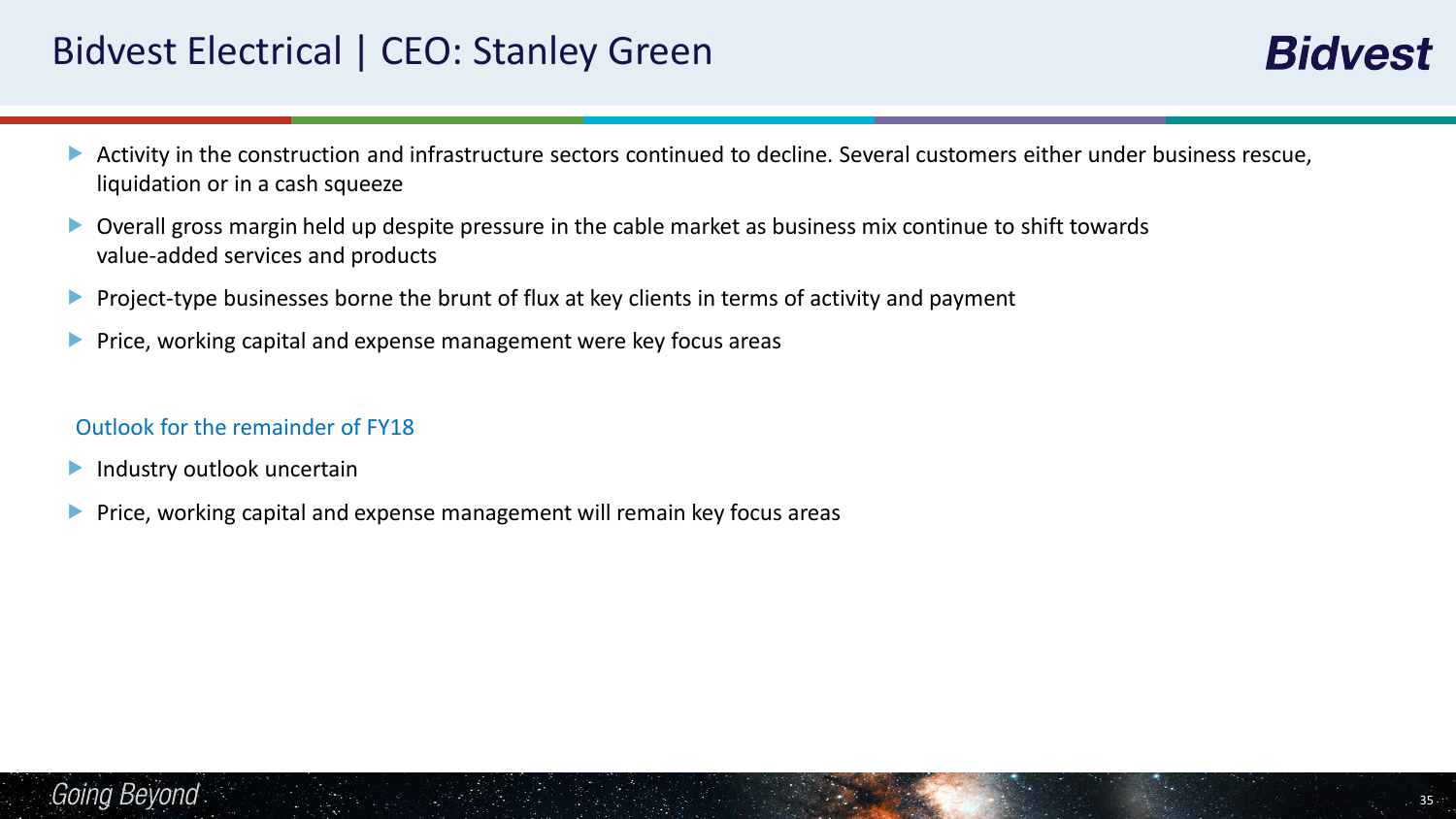## Bidvest Namibia | CEO: Sebby Kankondi

- Sale prices and fish sizes remained under pressure. New and increased legislative levies added to the cost base. Another vessel was sold to lower the fixed cost base
- The sharp appreciation of the Namibian Dollar to the USD at the period end adversely impacted results
- $\blacktriangleright$  Freight and Logistics benefitted from some project activities
- Stock remained the biggest issue in Food and Distribution
- Commercial and Industrial Products and Services traded satisfactorily given the backdrop
- Automotive profit declined as vehicle sales contracted

#### Outlook for the remainder of FY18

- $\blacktriangleright$  Recessionary economic climate is expected to remain
- Remedial actions and cost-saving initiatives are being implemented
- Bidvest Namibia continues to trade under cautionary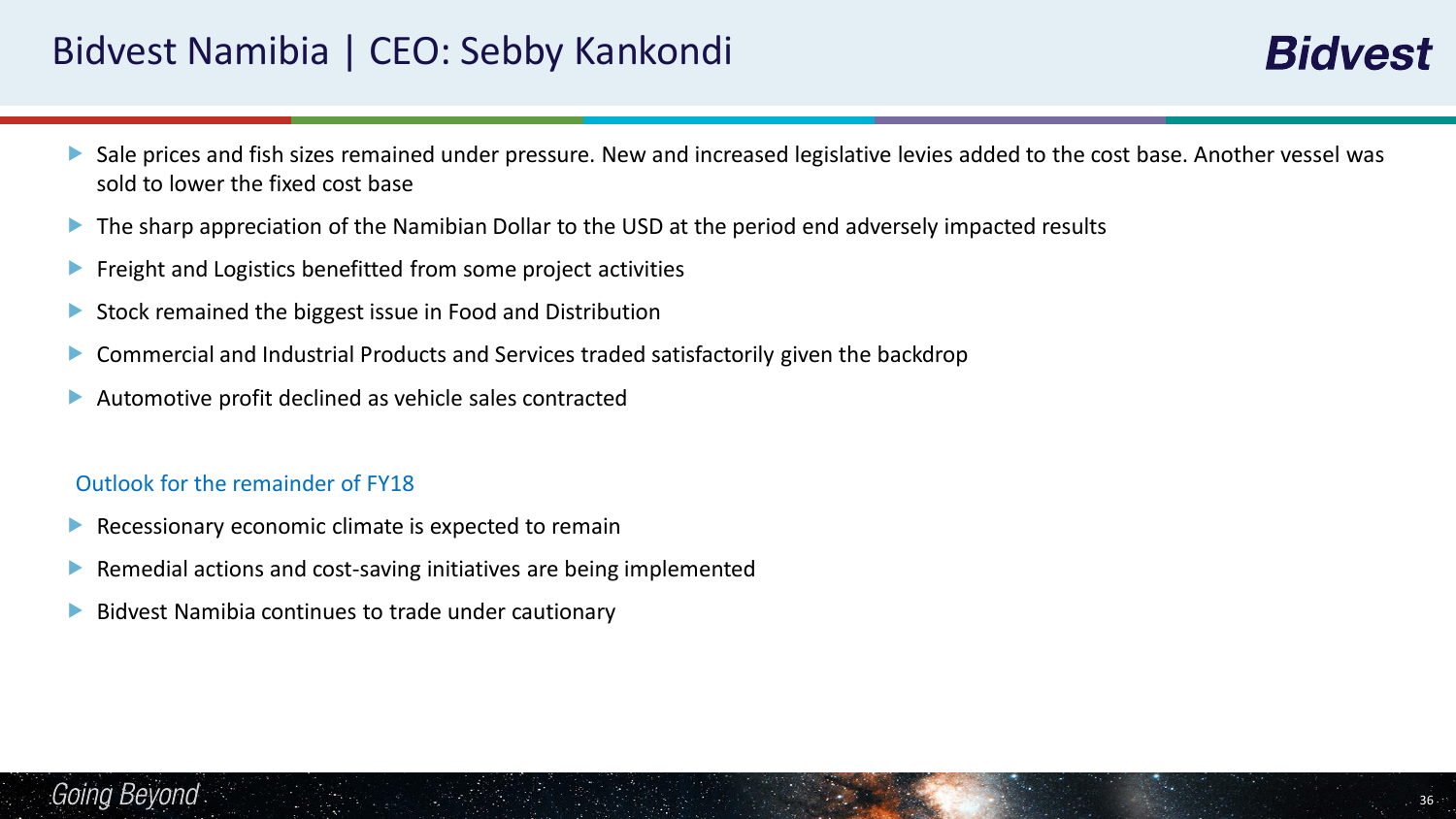

www.bidvest.com



# BioVest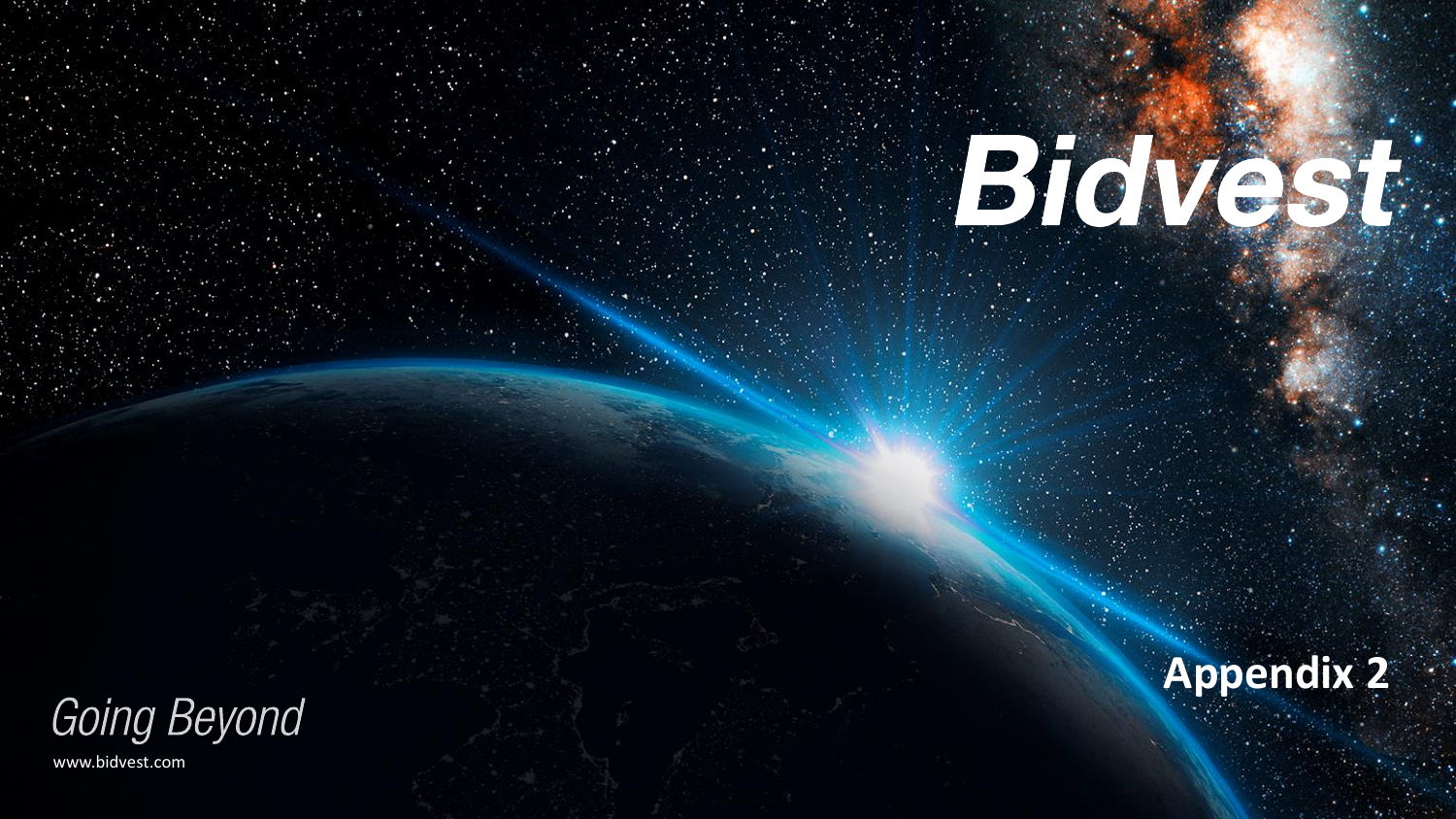## Group structure

**Bidvest** 

 $38 -$ 

| <b>Executive team comprising</b> |                        | L Ralphs<br>P Meijer<br>M Madisa<br><b>G McMahon</b> | <b>Chief Executive</b><br><b>Chief Financial Officer</b><br><b>Executive Director</b><br><b>Executive Director</b> |                                                    |
|----------------------------------|------------------------|------------------------------------------------------|--------------------------------------------------------------------------------------------------------------------|----------------------------------------------------|
| <b>Bidvest Industrial</b>        | <b>Bidvest Namibia</b> | <b>Bidvest Properties</b>                            | <b>Material Associates</b>                                                                                         | <b>Other Investments</b>                           |
| <b>Services</b>                  | Fishing                | Properties = 108                                     | Adcock Ingram (38.5%)                                                                                              | <b>Ontime Automotive UK</b><br>(100%)              |
| Freight                          | Industrial             |                                                      | Comair<br>(27.2%)                                                                                                  | Mumbai Airport<br>(6.75% effective)                |
| Office and Print                 |                        |                                                      |                                                                                                                    | Various smaller listed and<br>unlisted investments |
| Automotive                       |                        |                                                      |                                                                                                                    |                                                    |
| <b>Financial Services</b>        |                        |                                                      |                                                                                                                    |                                                    |
| <b>Commercial Products</b>       |                        |                                                      |                                                                                                                    |                                                    |
| Electrical                       |                        |                                                      |                                                                                                                    |                                                    |
| Going Beyond                     |                        |                                                      |                                                                                                                    | $38 -$                                             |